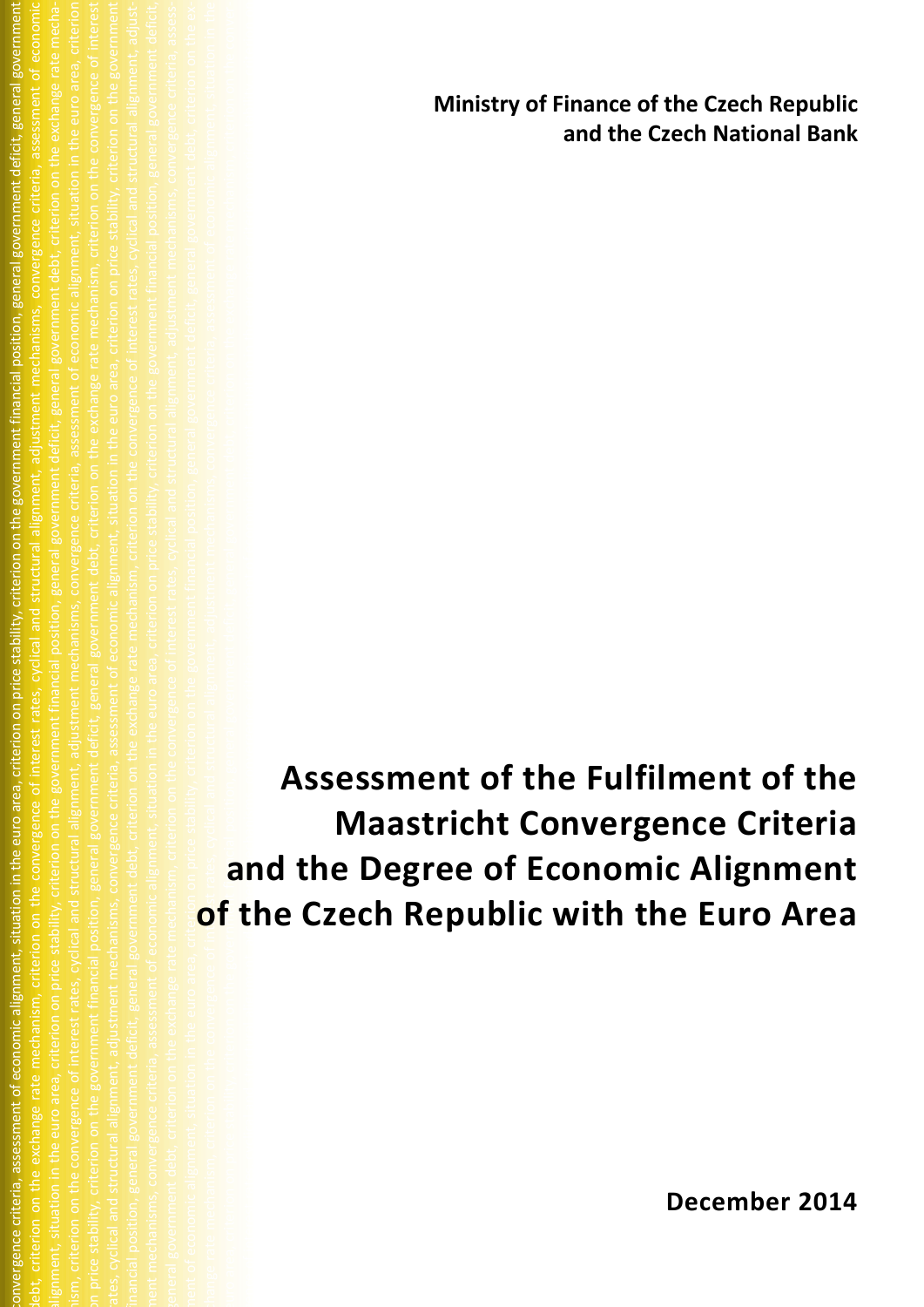**Assessment of the Fulfilment of the Maastricht Convergence Criteria and the Degree of Economic Alignment of the Czech Republic with the Euro Area**  December 2014

> Ministry of the Finance of the Czech Republic Letenská 15, 118 10 Praha 1

> > Czech National Bank Na Příkopě 28, 115 03 Praha 1

> > > E‐mail: informace@mfcr.cz

ISSN 2336‐5110

Issued yearly, free distribution

Electronic archive: http://www.mfcr.cz/Maastricht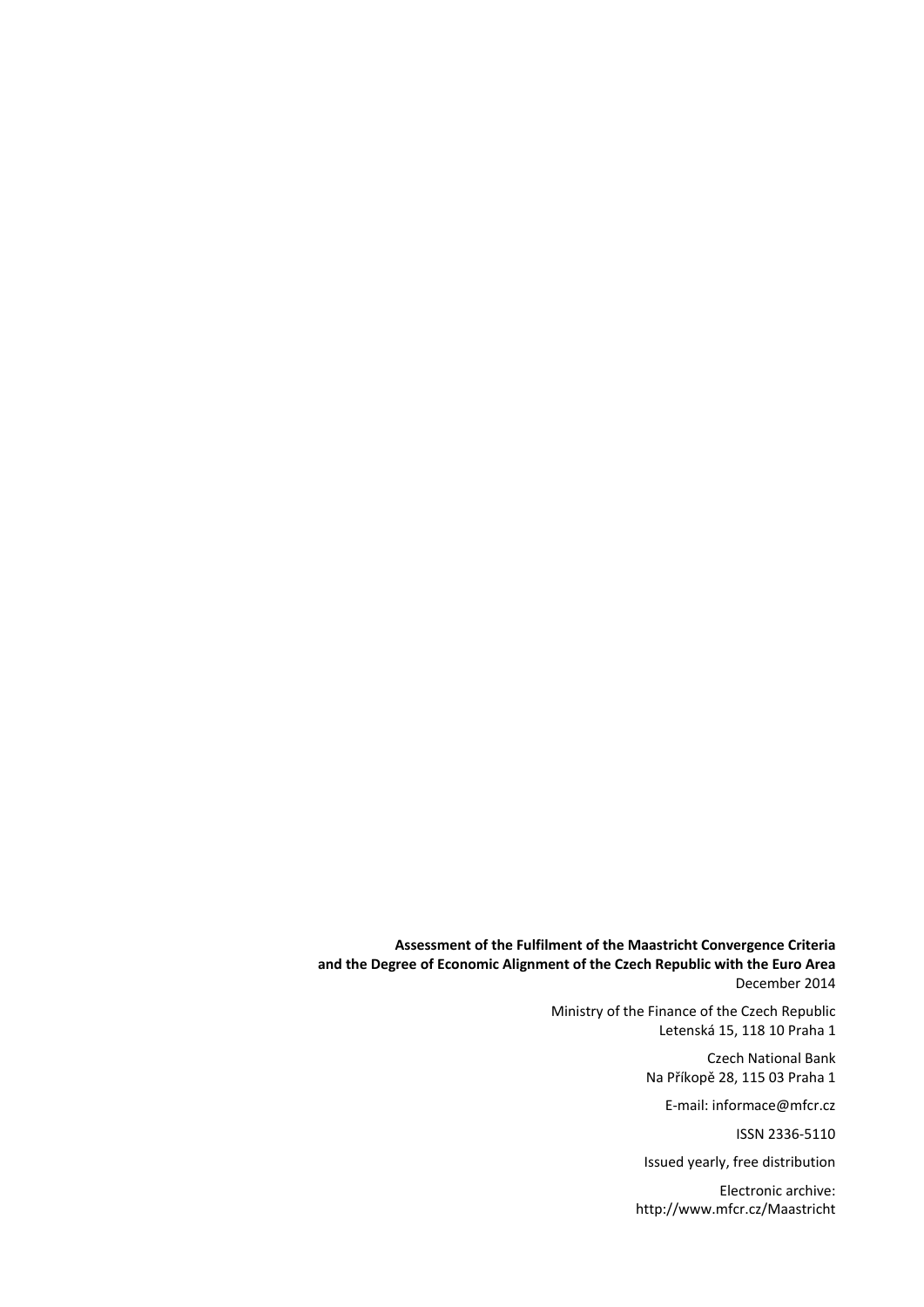**Assessment of Fulfilment of the Maastricht Convergence Criteria and Degree of Economic Alignment of the Czech Republic with the Euro Area**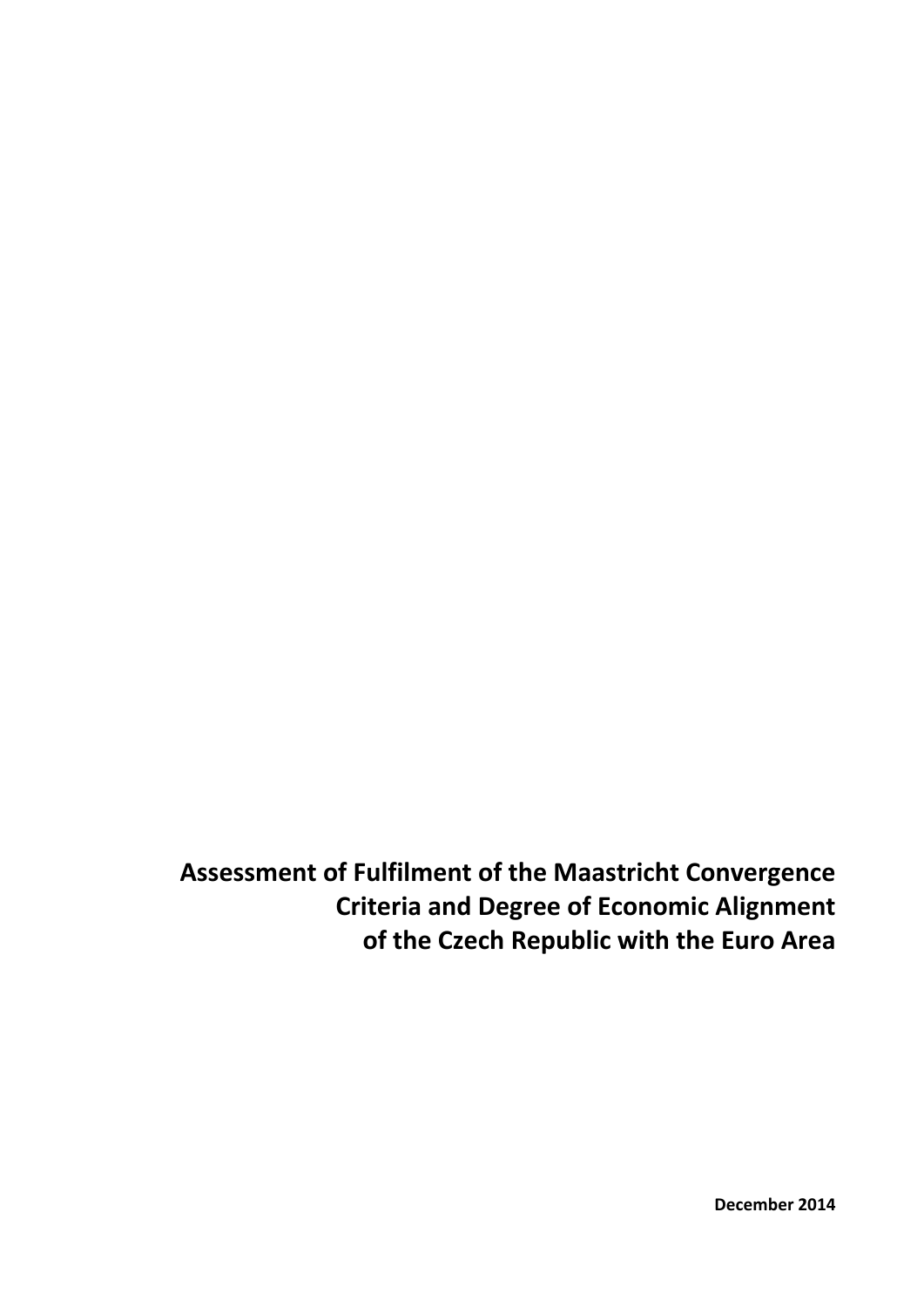# **Table of Contents**

| $\mathbf{1}$ | Summary and Recommendations Regarding the Czech Republic's Preparedness for Joining ERM II and the Euro |                                                                                            |  |  |  |  |  |  |  |
|--------------|---------------------------------------------------------------------------------------------------------|--------------------------------------------------------------------------------------------|--|--|--|--|--|--|--|
|              |                                                                                                         |                                                                                            |  |  |  |  |  |  |  |
|              |                                                                                                         |                                                                                            |  |  |  |  |  |  |  |
|              |                                                                                                         |                                                                                            |  |  |  |  |  |  |  |
|              |                                                                                                         |                                                                                            |  |  |  |  |  |  |  |
|              |                                                                                                         | Assessment of the Current and Expected Fulfilment of the Maastricht Convergence Criteria 5 |  |  |  |  |  |  |  |
|              |                                                                                                         |                                                                                            |  |  |  |  |  |  |  |
|              |                                                                                                         |                                                                                            |  |  |  |  |  |  |  |
|              |                                                                                                         |                                                                                            |  |  |  |  |  |  |  |
|              |                                                                                                         |                                                                                            |  |  |  |  |  |  |  |
| 3.           |                                                                                                         |                                                                                            |  |  |  |  |  |  |  |
|              |                                                                                                         |                                                                                            |  |  |  |  |  |  |  |
|              |                                                                                                         |                                                                                            |  |  |  |  |  |  |  |
|              |                                                                                                         |                                                                                            |  |  |  |  |  |  |  |
|              |                                                                                                         |                                                                                            |  |  |  |  |  |  |  |

### **List of [Boxe](#page-24-0)s**

The "Assessment of Fulfilment of the Maastricht Convergence Criteria and degree of Economic Alignment of Czech Republic with the Euro Area" provides the government of the Czech Republic basis for appropriate timing of entry the Czech Republic into ERM II and consecutive adopting the euro. Publication is available on the Ministry of Finance website at:

### *http://www.mfcr.cz/Maastricht*

Any comments or suggestions that would help us to improve the quality of our publication and closer satisfy the needs of its users are welcome. Please direct any comments to the following email address:

### *informace@mfcr.cz*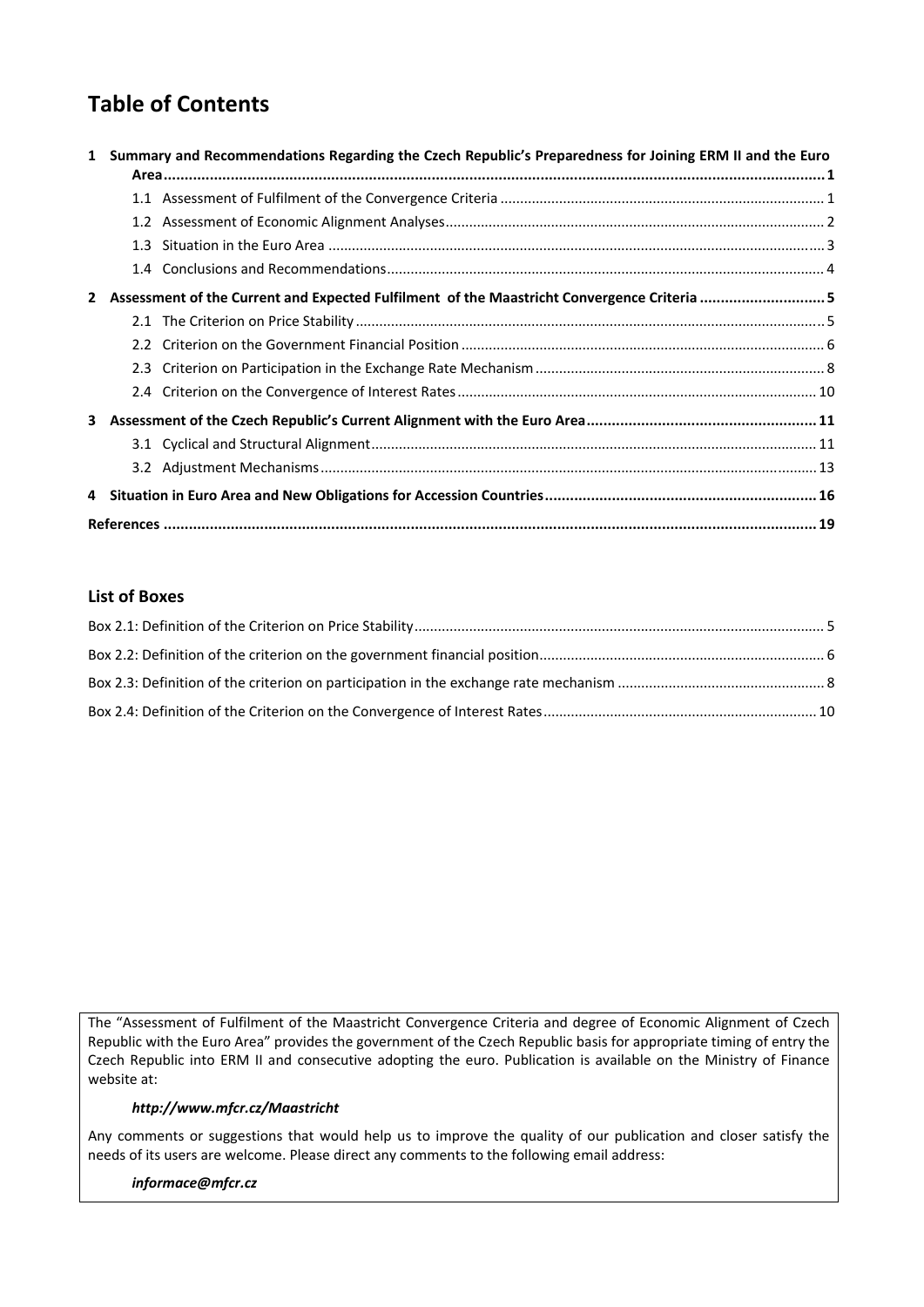## **List of Tables**

## **List of [Charts](#page-12-0)**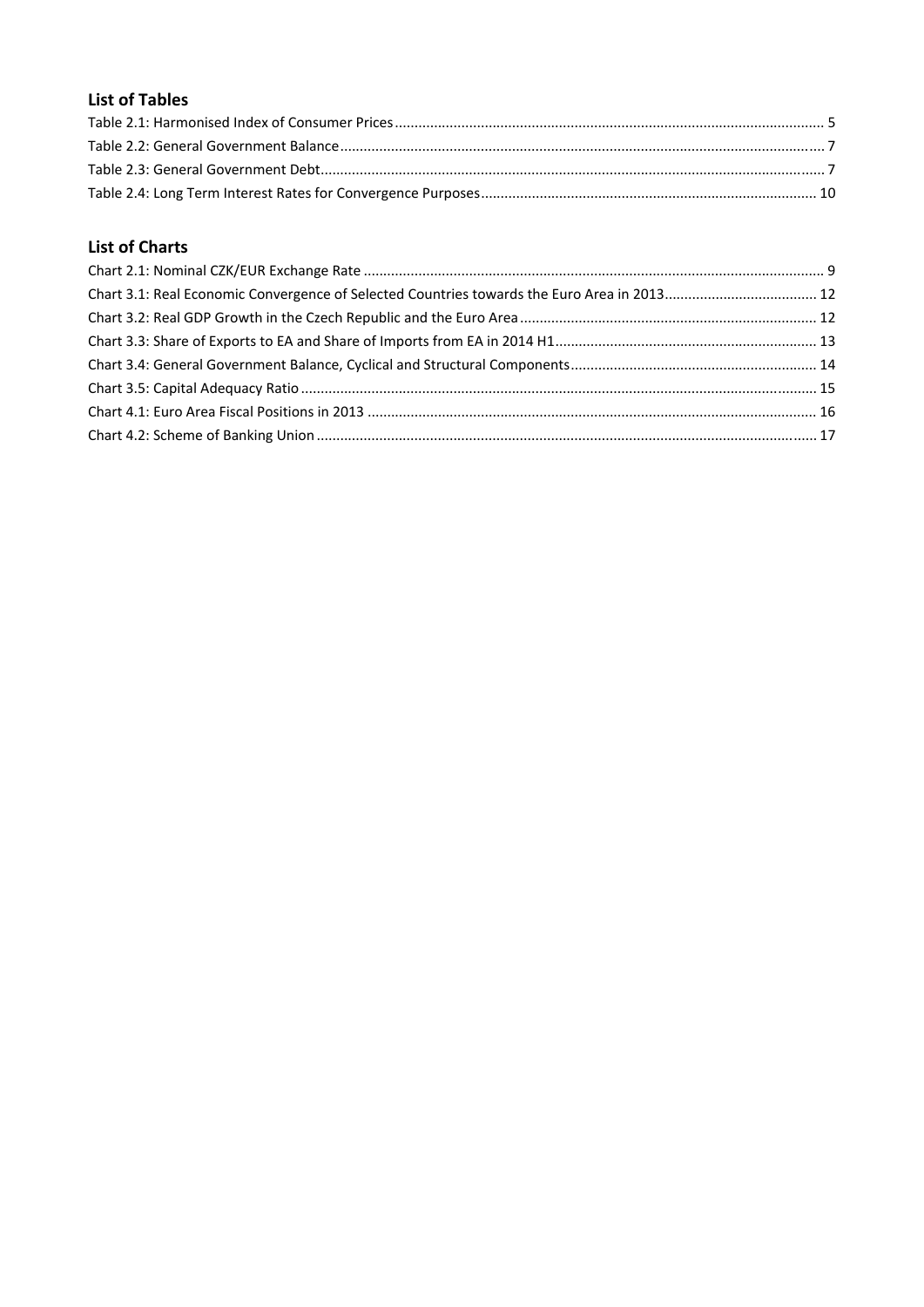## **List of Abbreviations:**

## **Symbols Used in Tables**

A dash in place of a number indicates that the phenomenon did not occur.

## **Cut-off Date for Data Sources**

Macroeconomic data sources in this publication are related to the 30 September, 2014, fiscal data to the 30 November 2014.

### **Notes**

Published aggregate data may not match sums of individual items to the last decimal place due to rounding.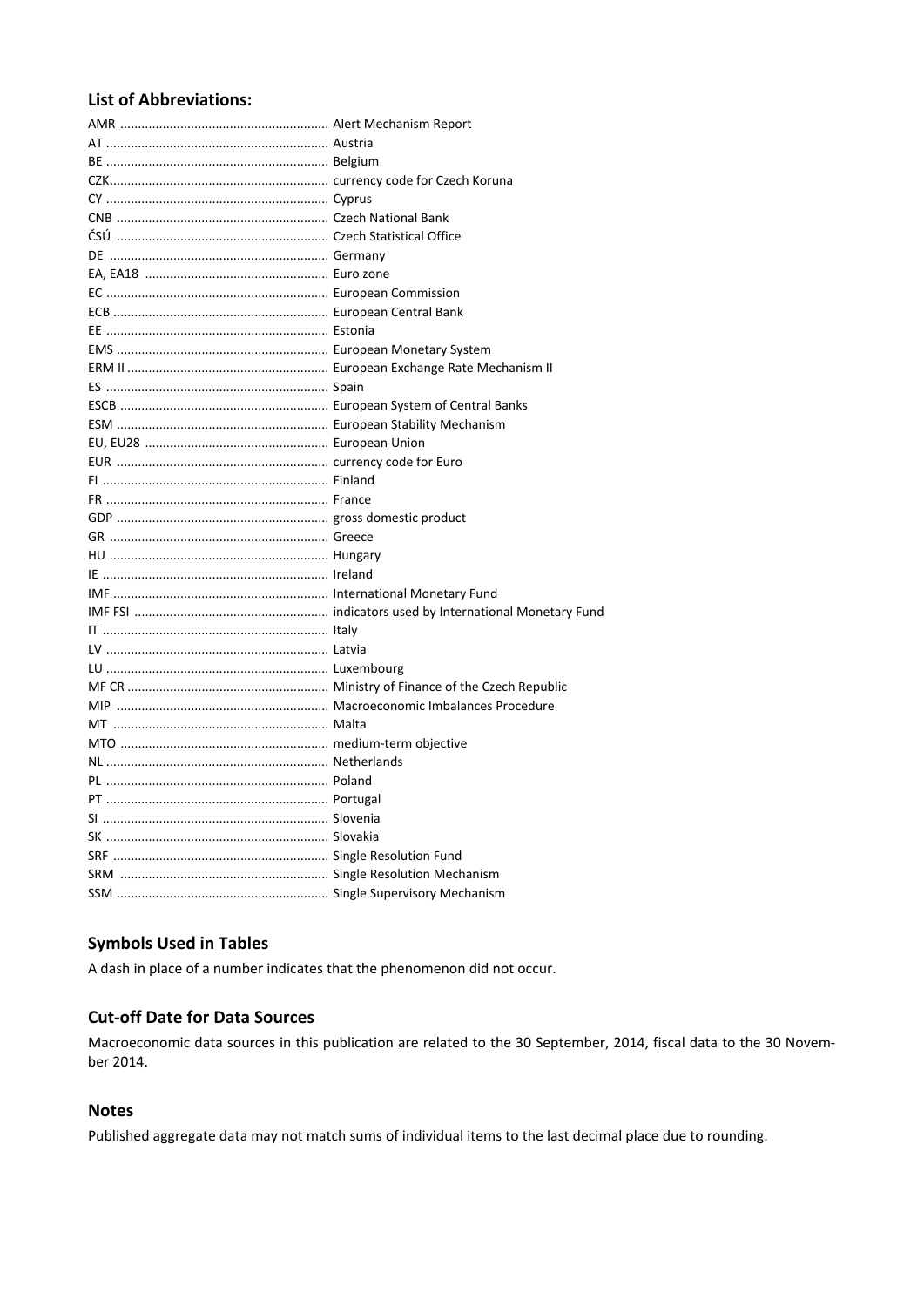# <span id="page-6-0"></span>**1 Summary and Recommendations Regarding the Czech Republic's Preparedness for Joining ERM II and the Euro Area**

Besides being required to harmonise their legislation with Articles 130 and 131 of the Treaty on the Functioning of the European Union (the Treaty) and the Statute of the European System of Central Banks and the European Central Bank (ECB), EU Member States are required to achieve a high degree of sustainable convergence in order to join the euro area.

The degree of sustainable convergence is assessed according to the Maastricht convergence criteria. These comprise a criterion on price stability, a criterion on the government financial position, a criterion on participation in the exchange rate mechanism and a criterion on the convergence of interest rates. These criteria are set out in Article 140 of the Treaty and detailed in Protocol No. 13 on the Convergence Criteria annexed to the Treaty.

The Czech Republic is obliged (the Act concerning the conditions of accession of the Czech Republic to the EU forms an integral part of the Treaty of the Accession to the EU) to take steps to be prepared to join the euro area as soon as possible. However, setting the date for joining the euro area is within the competence of the Member State and de‐ pends on its preparedness. This preparedness can be assessed from the perspective of the economic alignment and structural similarity of the Czech economy and the euro area economy, and from the point of view of the economy's ability to absorb shocks and adjust adequately to them, for example via effective fiscal policy, a flexible labour market and a sound financial sector.

European institutions have recently been increasing the level of integration and taking steps towards a genuine eco‐ nomic and monetary union. A banking union is being established, and an extensive reform of the rules for fiscal super‐ vision and economic policy coordination has been carried out in order to increase financial solidarity. The changes in the economic and political framework of the EMU and in the functioning of rescue mechanisms imply new and un‐ foreseen institutional and financial obligations for countries acceding to the single currency.

## <span id="page-6-1"></span>**1.1 Assessment of Fulfilment of the Convergence Criteria**

The Czech Republic is currently compliant with the **criterion on price stability**. It is also expected to re‐ cord only modest inflation in 2015–2017, which means it should fulfil this criterion. The inflation target of the Czech National Bank (CNB) has been set at 2% (for the consumer price index) since 1 January 2010. The CNB seeks to ensure that actual inflation does not deviate from the target by more than one percentage point. Given the ECB's definition of price stability and the inflation targets of the non‐euro area EU Member States, this target creates good conditions for future fulfilment of the price stability criterion.

The **criterion on the government financial position** sets conditions for the levels of the government deficit and government debt. The Czech Republic is currently compliant with this criterion. For all EU countries, failure to fulfil this criterion is accompanied by an excessive deficit procedure (EDP). The Czech Republic was in an EDP from December 2009 to June 2014. The government's current fiscal policy plan (see the government's Programme Declaration) is to continue satisfying this Maastricht criterion in the future. Specifically, the government fiscal strategy aims to reach the deficit to 2.2% of GDP in 2015, 1.4% of GDP in 2016 and 1.1% of GDP in 2017. The still not entirely stable situation in the euro area and its possible im‐

pacts on the Czech economy represent the main risk to this plan.

The government debt-to-GDP ratio has always been below the 60% level in the Czech Republic. Given its relatively low level of government debt in the past, the Czech Republic has had no problems fulfilling this criterion so far, although the debt rose sharply in 2009–2012. A debt of 43.8% of GDP is expected for 2014, i.e. 2.0 percentage points lower than in 2013. The decline in the relative level of debt is due to the release of a financial reserve created in the past and to sharing of the liquidity of public bodies. The relative government debt level is expected to fall slightly fur‐ ther over the medium term, amounting to 41.7% of GDP in 2017. A major long‐term risk going forward is the expected adverse effect of population ageing. Unless structural changes are made to the pension and health care systems, a further increase in the debt-to-GDP ratio can be expected in the long run (other things being equal).

The admission of an EU Member State into the euro area is conditional on a successful, at least two‐year stay of the national currency in ERM II. Assessment of the fulfilment of the **criterion on participation in the exchange rate mechanism** will only be possible after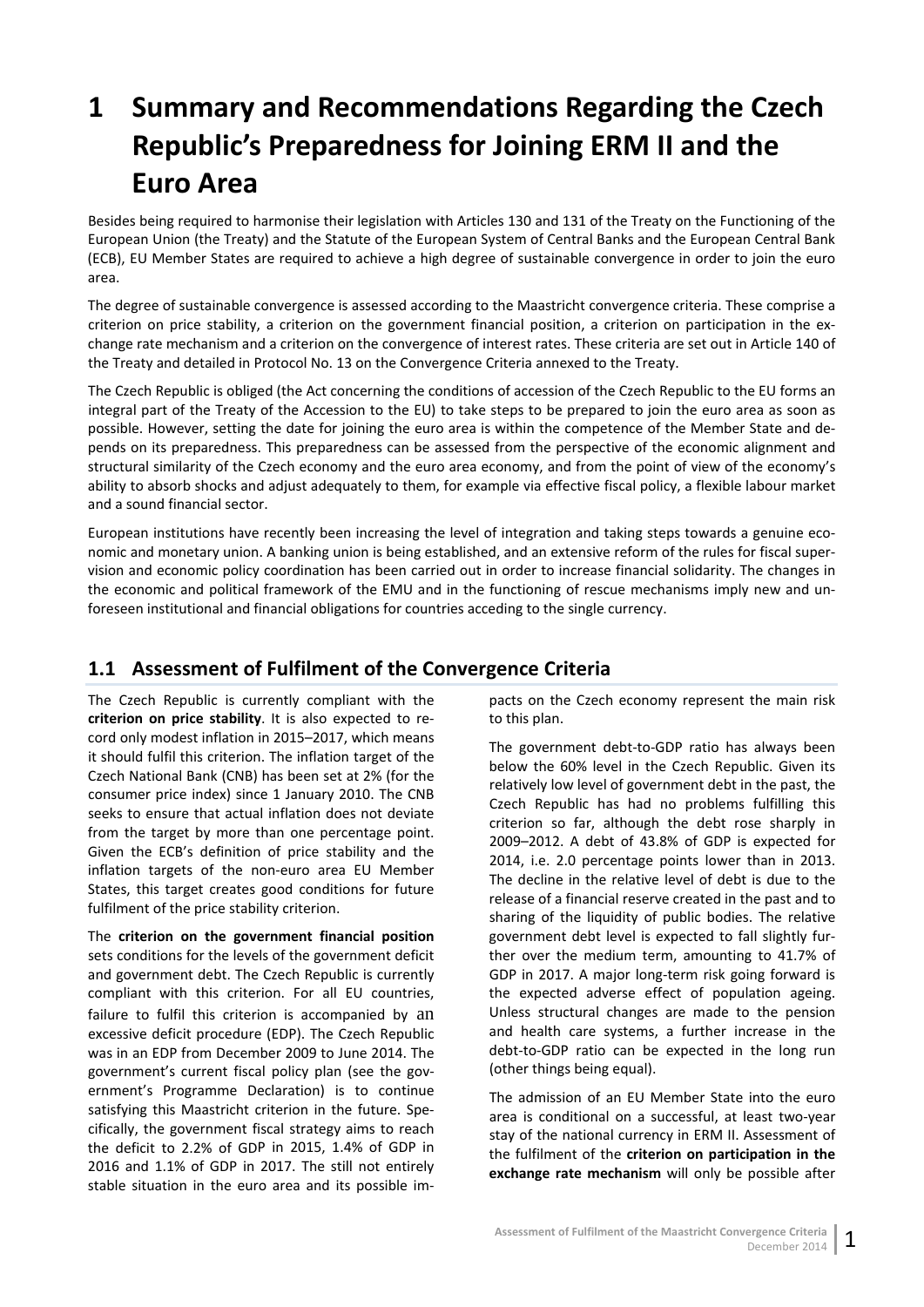the Czech Republic joins ERM II and the central rate of the koruna against the euro, against which exchange rate fluctuations would be monitored, has been set.

The koruna's exchange rate against the euro had shown a long‐term appreciation trend in the pre‐crisis period. However, this trend came to a halt in 2008. Since then, the exchange rate has recorded fluctua‐ tions reflecting the various phases of the economic and debt crisis, generally with a stabilising effect on domestic economic activity. Owing to the need to ease the monetary conditions after reaching the zero lower bound on interest rates, the CNB decided in November 2013 to start using the exchange rate as an additional monetary policy instrument. On the day the exchange rate commitment was announced, the koruna weak‐ ened abruptly to close to CZK 27 to the euro. Subse‐ quently, the exchange rate stabilised close to CZK 27.5 to the euro without any further foreign exchange interventions. The CNB's foreign exchange commitment will apply until the CNB is certain that the risk of undershooting the inflation target of 2% has fallen significantly. The return to conventional monetary policy should not imply a sharp appreciation of the

exchange rate to the level recorded before the CNB started intervening. The exchange rate can be expected to start appreciating again, albeit at a more modest pace, amid renewed real convergence.

Overall, it can be seen that exchange rate deviations can approach or even exceed the set fluctuation band in turbulent times. The appropriate timing of ERM II entry will therefore be of key importance for success‐ ful fulfilment of the exchange rate stability criterion going forward. The Czech Republic should enter ERM II amid a stable situation in the domestic economy and stable global financial markets.

The Czech Republic is currently comfortably compliant with the **criterion on the convergence of interest** rates (long-term interest rates in the Czech Republic were the sixth lowest in the EU in September 2014). Given, among other things, the construction of this criterion (the reference states often include countries with high interest rates), compliance with this criterion can be regarded as highly probable in the medium term. However, it is important to maintain the confi‐ dence of the financial markets in the long‐term sus‐ tainability of Czech public finance.

## <span id="page-7-0"></span>**1.2 Assessment of Economic Alignment Analyses**

The situation in recent years has been strongly affected by the impacts of the global financial, economic and subsequently European debt crisis. At the same time, the Czech economy has stopped catching up with the euro area economic level, although the latest data suggest that convergence may have been re‐ stored. On the other hand, it is now showing increased business cycle alignment with the euro area.

The characteristics of the Czech economy as regards its preparedness to adopt the euro can be divided into four groups.

The first group consists of **economic indicators that speak in the long run in favour of the Czech Republic adopting the euro**. These include the high degree of openness of the Czech economy and its close trade and ownership links with the euro area. These factors provide for the existence of microeconomic benefits of euro adoption, such as a reduction in transaction costs and the elimination of exchange rate risk. Strong trade links with the euro area are also reflected in a high correlation between the exchange rates of the koruna and euro against the dollar and are also fostering alignment of the business cycle with the euro area. Another favourable factor is the achievement of long‐ term convergence in the rate and persistence of infla‐ tion and in nominal interest rates, as this reduces the macrofinancial risks associated with euro adoption. The Czech banking sector is not a barrier to joining the euro area either. Its sufficient capitalisation and high

profitability make it capable of helping to absorb eco‐ nomic shocks, and it ensures that monetary policy is transmitted to the economy in a manner that does not differ fundamentally from that in the euro area.

The second group contains **areas where convergence was disrupted by the crisis but where an improve‐ ment has been recorded again in recent years**. The increased volatility of the koruna's exchange rate against the euro has been replaced by gradual stabili‐ sation. The use of the exchange rate as a monetary policy instrument at the zero lower bound on interest rates has recently led to high exchange rate stability. After rising substantially because of the global finan‐ cial crisis, risk premia have decreased again and the standard transmission of monetary policy rates to client rates has thus been renewed. The alignment of financial markets has also resumed in recent years. This group also includes fiscal policy, where the gen‐ eral government structural deficit decreased markedly in 2010–2013. However, this deficit is expected to increase slightly again, representing a risk of procycli‐ cal fiscal policy and temporary divergence from the medium‐term objective (MTO).

The third group consists of **areas where positive trends were disrupted by the global crisis, and a re‐ turn to the convergence path has yet to occur.** The real economic convergence of the Czech Republic to the euro area observed until 2008 has halted since then, although the current data are indicating the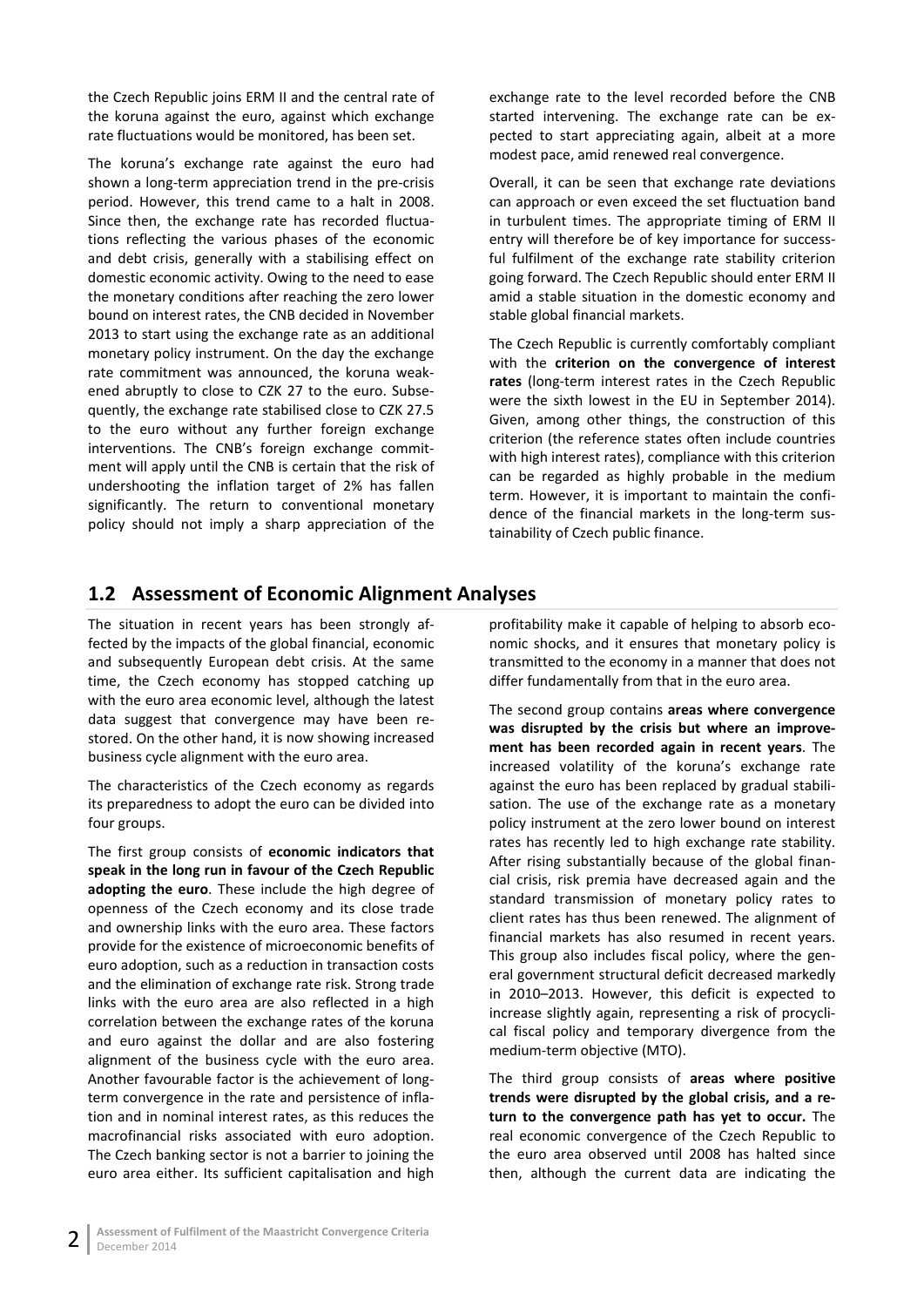possibility of renewed convergence. As measured by GDP per capita (converted using purchasing power parity), the Czech Republic is at a higher absolute level than the least developed euro area countries, but this is evidently no guarantee of future smooth functioning of the economy in the EMU. The long‐term price level convergence trend has also been interrupted. The previous convergence of the price level to the euro area halted in 2008. Since then, the Czech price level has been flat on average relative to that in the euro area.

The fourth group contains **areas which are showing long‐term problems or misalignment and which, moreover, are not showing any significant improve‐ ment.** This group includes population ageing, which poses a risk to the long‐term sustainability and stabili‐ sation function of public finances. There has been no significant – and, from the perspective of euro adop‐ tion, desirable – improvement in the flexibility of the

Czech labour market since the Czech Republic joined the EU. The flexibility of the labour market thus re‐ mains average overall by comparison with the other European economies. Its weak points continue to include relatively low labour mobility and relatively high implicit labour taxation. On the other hand, the labour market is also showing signs of greater flexibil‐ ity, particularly in the form of rising countercyclical use of the number of hours worked. Persisting administra‐ tive barriers to starting a business have long ham‐ pered the flexibility of the Czech product market. Significant differences vis‐à‐vis the euro area still exist in the structure of the Czech economy, which is characterised by a high share of industry and a low share of services. Differences also persist in the financial sector and in the structure of financial assets. These factors may be a source of asymmetric shocks and cause the single monetary policy to have different effects.

## **1.3 Situation in the Euro Area**

<span id="page-8-0"></span>Developments in the euro area in recent years are pointing to misalignment within the monetary union itself and, for some countries, even to continuing di‐ vergence. Exchange rate fixing, sharp interest rate cuts on the periphery of the euro area and the absence of fiscal integration have resulted in a systematic accu‐ mulation of major imbalances in the euro area. With no option of exchange rate depreciation, the current single monetary policy seems too restrictive for the less competitive countries, which are often showing negative consumer price inflation and high debt ratios. Conversely, the single monetary conditions may be too easy for the countries with high competitiveness and rising prices of assets, for example property pric‐ es. These factors, combined with some other effects, have been reflected in rising misalignment in a whole range of indicators, for example long-term interest rates, unemployment and partly also GDP growth. Although the situation in the euro area has improved recently, the economic and debt crisis still cannot be said to be definitively over.

<span id="page-8-1"></span>Major changes are being made to economic policy and the institutional framework in response to the euro area's problems. In November 2014, the Single Super‐ visory Mechanism (SSM) will be launched as part of the formation of the banking union. The SSM will as‐ sume supervisory powers over systemically important financial institutions in the euro area. A Single Resolu‐ tion Mechanism (SRM) is being created at the same time. It will consist of a bank resolution fund financed by contributions from banks, and "backstops" at the national and European levels. These will take over the main role in bank crisis resolution from the European Stability Mechanism (ESM), whose financial capacity has so far been available for recapitalisation of prob‐

lem banks and for the provision of assistance to over‐ indebted countries. If it adopted the euro, the Czech Republic would – according to updated Czech Finance Ministry calculations – have to pay about CZK 51 bil‐ lion1 into the ESM and undertake to supply a further amount of up to around CZK 391 billion in the event of non‐repayment of certain loans or a large decrease in the contracting parties' solvency. Were the Czech Rep[u](#page-8-1)blic to join the SSM, the obligation to pay the ECB a fee for performing supervision would apply to virtu‐ ally all credit institutions in the Czech Republic. In such case, the total fee payable to the ECB by liable domes‐ tic credit institutions can be estimated at EUR 1.8 million. If the Czech Republic were to enter the SRM, it would – under the relevant intergovernmental agree‐ ment – have to deposit a total of around CZK 17.3 billion in the SRM by the end of the transition period. Further institutional changes also apply to non-euro area countries (changes to the Stability and Growth Pact and the introduction of the European semester and the macroeconomic imbalance procedure). It is apparent that the euro area is undergoing substantial institutional change. The major shifts include the budget costs of joining the euro area rescue mecha‐ nisms and a reduction in national autonomy in the banking supervision area in an effort to strengthen the robustness of the monetary union to fiscal problems in individual countries and to shocks emanating from their banking systems.

 $1$  Based on current macroeconomic indicator levels, ESM entry would increase the general government debt by 1.2 percentage points. However, this impact would not occur until after ESM entry, i.e. after the assessment of fulfilment of the Maastricht criteria connected with entry into the euro area.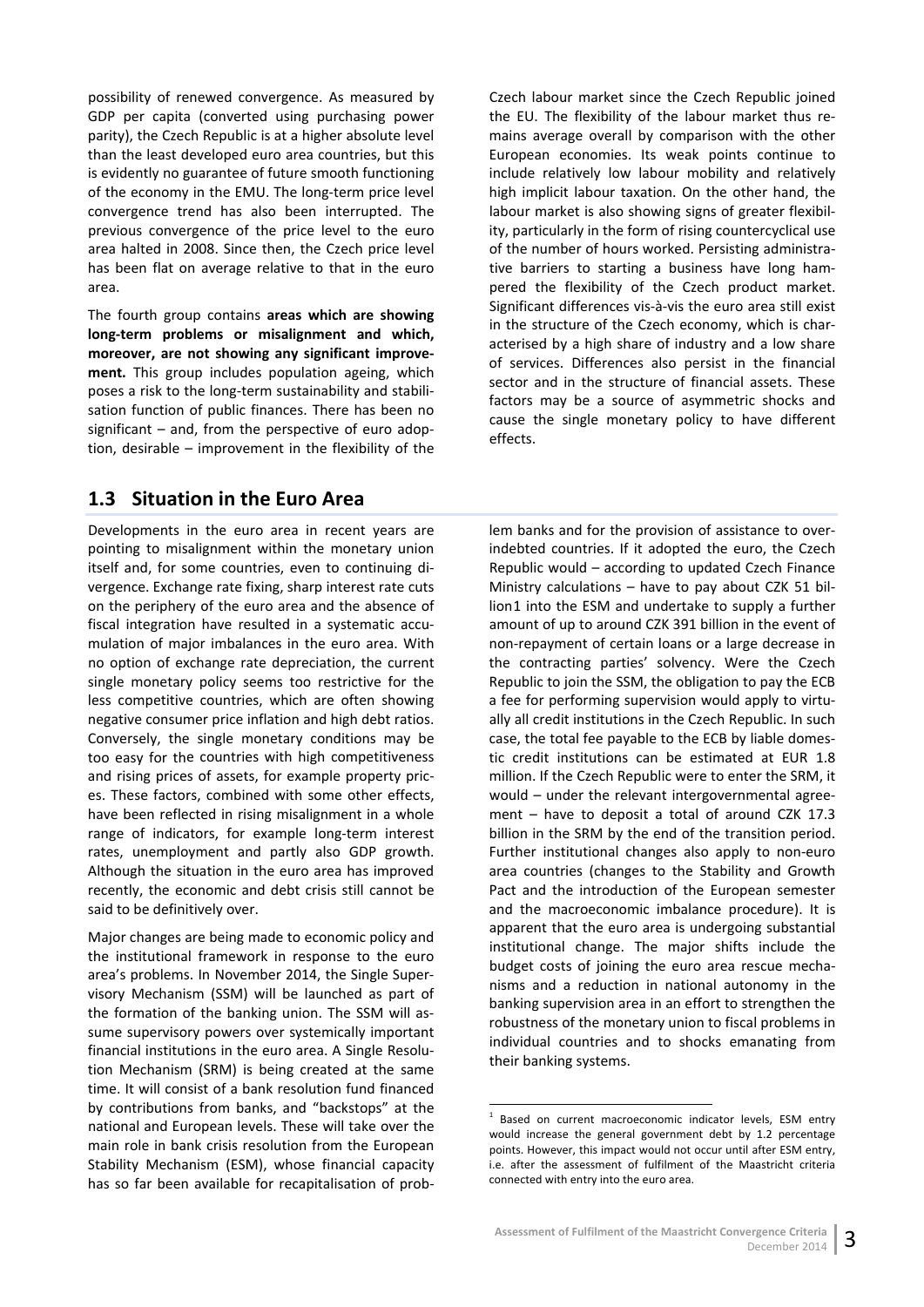## <span id="page-9-0"></span>**1.4 Conclusions and Recommendations**

Significant institutional changes in the functioning of the monetary union have gradually been implemented in recent years. These changes are fundamentally changing the conditions and obligations arising from the Czech Republic's potential membership of the euro area. Owing to the ongoing changes, the shape of the framework for the functioning of the euro area has moved away from the situation that existed when the Czech Republic entered the EU. On the other hand, the Czech Republic  $-$  as a state that is committed to adopting the euro in the future – has been involved in preparing the legislation connected with these chang‐ es. The main elements of the new architecture in the euro area, which will take the form of a banking union, are now defined more clearly than in previous years. The uncertainty surrounding the future form of the basic economic, political and institutional architecture of the euro area, which in past years has been a major obstacle to reliably assessing the costs and benefits to the Czech Republic of joining the euro area, has de‐ creased compared to previous years. As regards eco‐ nomic developments, the economic recovery in the euro area is still fragile and the risk of the economy falling into deflation and slipping back into recession persists.

The preparedness of the Czech Republic itself to adopt the euro has improved compared to previous years. All the Maastricht criteria except for ERM II participation are likely to be fulfilled in the medium term. In order to make their fulfilment sustainable, it is necessary to strengthen the fiscal framework and concentrate on compliance with the medium‐term budgetary objec‐ tive beyond 2015. At the same time, reforms to ensure public finance long‐term sustainability in connection with population ageing must be adopted and permanently implemented. It is also appropriate to take measures to increase the flexibility of the labour mar‐ ket and reduce administrative barriers to entrepre‐ neurship. Last but not least, it is also desirable to continue taking steps towards achieving a greater degree of economic alignment and real convergence, primarily through structural reforms.

**In view of the above facts, the Ministry of Finance and the Czech National Bank, in line with the Czech Republic's Updated Euro‐area Accession Strategy, recommend that the Czech government should not set a target date for the euro area entry for the time being.** The recommendation not to set a target date for the euro area entry for the time being implies a recommendation that the Czech Republic should not attempt to enter ERM II during 2015.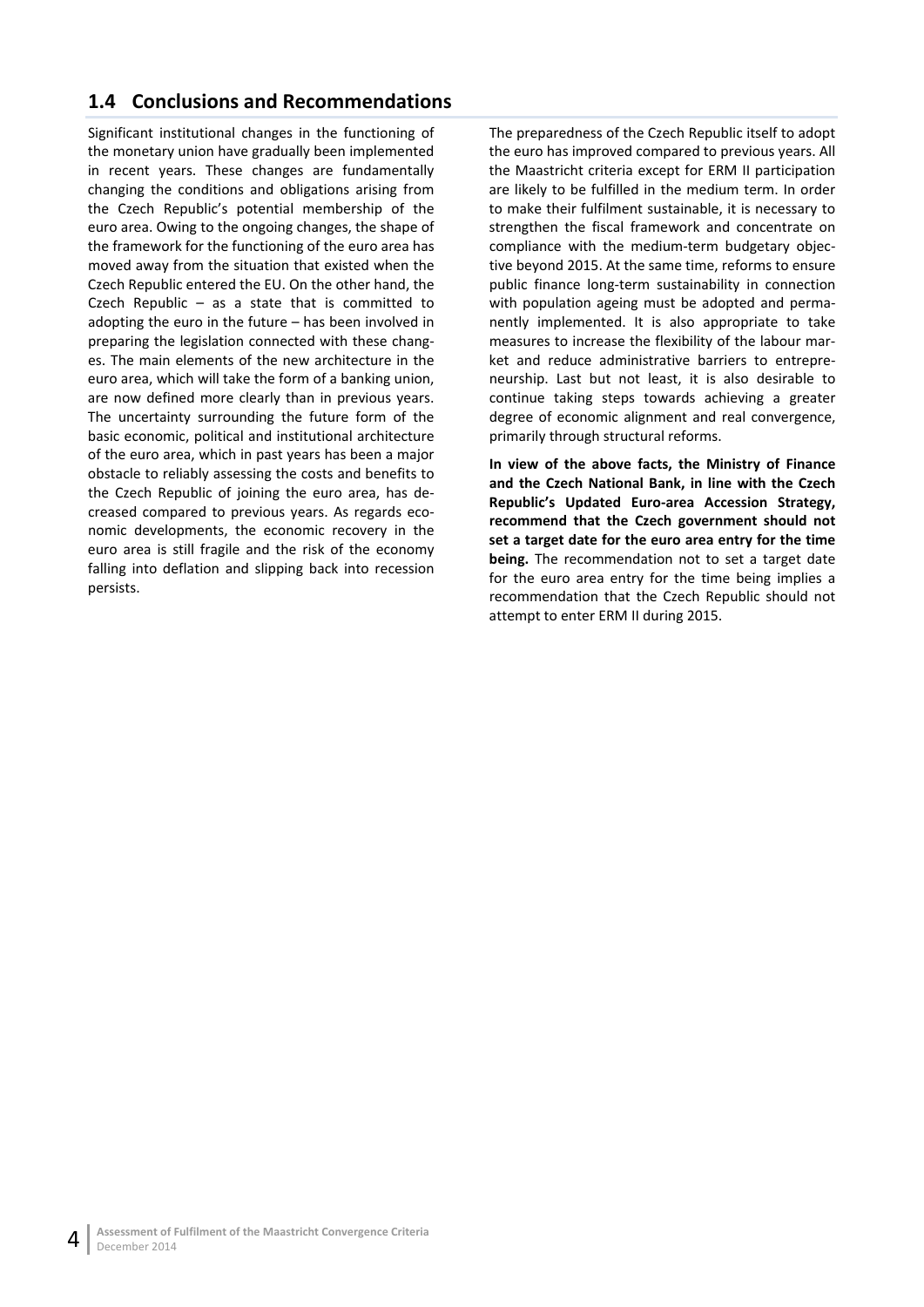# <span id="page-10-0"></span>**2 Assessment of the Current and Expected Fulfilment of the Maastricht Convergence Criteria**

# <span id="page-10-1"></span>**2.1 The Criterion on Price Stability**

#### <span id="page-10-2"></span>**Box 2.1: Definition of the Criterion on Price Stability**

#### **Treaty provisions**

The first indent of Article 140(1) of the Treaty requires: "the achievement of a high degree of price stability; this will be apparent from a rate of inflation which is close to that of, at most, the three best performing Member States in terms of price stability".

Article 1 of Protocol No. 13 on the Convergence Criteria also stipulates that: "the criterion on price stability shall mean that a Member State has a price performance that is sustainable and an average rate of inflation, observed over a period of one year before the examination, that does not exceed by more than 1.5 percentage points that of, at most, the three best performing Member States in terms of price stability. Inflation shall be measured by means of the consumer price index on a comparable basis taking into account differences in national definitions."

#### **Application of Treaty provisions in ECB and EC Convergence Reports**

With regard to "an average rate of inflation, observed over a period of one year before the examination", the inflation rate is calculated using the increase in the latest available 12‐month average of the Harmonised Index of Consumer Prices (HICP) over the previous 12‐month average.

The reference value of the price criterion is calculated as 1.5 percentage points plus the simple arithmetic average of the rate of inflation in the three countries with the lowest inflation rates, provided that this rate is compatible with price stability.

#### **Implementation of the price stability criterion – current practice**

Both the Treaty and the Protocol in some areas leave scope for interpretation by the institutions that assess the fulfilment of the criteria (the European Commission and European Central Bank). Therefore, when assessing the fulfilment of the criteria one should also take into account the specific way in which these institutions implement the criterion. Previous practice shows that countries with low or negative inflation rates are not automatically excluded as reference countries. Only countries that record significant deviations in inflation from the other EU countries owing to extraordinary or specific factors are excluded. Examples include the exclusion of Ireland from the calculation of the criterion in Convergence Report 2010, that of Greece in 2013, and that of Greece, Bulgaria and Cyprus this year. The resulting reference value may thus be very low even when extraordinary ob‐ servations are excluded, especially in the current context of very subdued inflation.

The Czech Republic was compliant with the criterion on price stability in 2011. It temporarily failed to fulfil the price stability criterion in 2012 due to an increase in indirect taxes and adverse supply shocks, but since 2013 it has been compliant with it again.

Inflation pressures from the domestic economy were not apparent in 2012 and 2013 owing to the size of the negative output gap. The average inflation rate was only 1.4% in 2013 despite an increase of 1 per‐ centage point in the two VAT rates to 15% and 21% on

1 January 2013. Although the CNB decided in Novem‐ ber 2013 to use the exchange rate as an additional monetary policy instrument in order to maintain price stability in line with its inflation target, the average inflation rate was only 0.6% in September 2014. How‐ ever, this low figure should be seen in the broader context of very low inflation in the EU. The Czech Re‐ public is approximately in the middle of the set of EU countries.

#### **Table 2.1: Harmonised Index of Consumer Prices**

<span id="page-10-3"></span>(average for last 12 months vs. average for previous 12 months as of end of period, growth in %)

|                                                   | 2011         | 2012 | 2013 | 9/2014           | 2014 | 2015 | 2016 | 2017 |
|---------------------------------------------------|--------------|------|------|------------------|------|------|------|------|
| Average for 3 EU countries with lowest inflation* | 1.6          | 1.6  | 0.3  | 0.0 <sub>1</sub> | 0.4  | 1.0  | 1.4  | 1.5  |
| Reference value                                   |              |      | 1.8  | 1.5              | 1.9  | 2.5  | 2.9  | 3.0  |
| <b>Czech Republic</b>                             | <u> 2. J</u> | ں ر  | 1.4  | 0.61             | 1.0  | 2.3  | 2.1  | 2.0  |

Note \*) More precisely, the three best performing member countries in terms of price stability (see Box 2.1).

The outlook for 2014-2017 was taken from the Convergence Programmes and Stability Programmes of the individual Member States except Greece, Cyprus and Portugal, whose Stability Programmes are not available. Owing to the unavailability of average HICP inflation rates, private consumption deflators were used for Germany and Spain and average national CPI inflation rates were used for Croatia and Slovenia. In the assessment of inflation for 2012 and 2013 we excluded Greece from the calculation of the criteria, in the assessment of inflation in August 2014 we excluded Greece, Bulgaria and Cyprus, and in the assessment of inflation in December 2014 (whole year) we excluded Bulgaria. We thus adopted an approach similar to that used by the European Commission and the European Central Bank in their June 2013 and June 2014 Convergence Reports. *Source: Eurostat, Convergence Programmes and Stability Programmes of EU Member States, MF CR calculations.*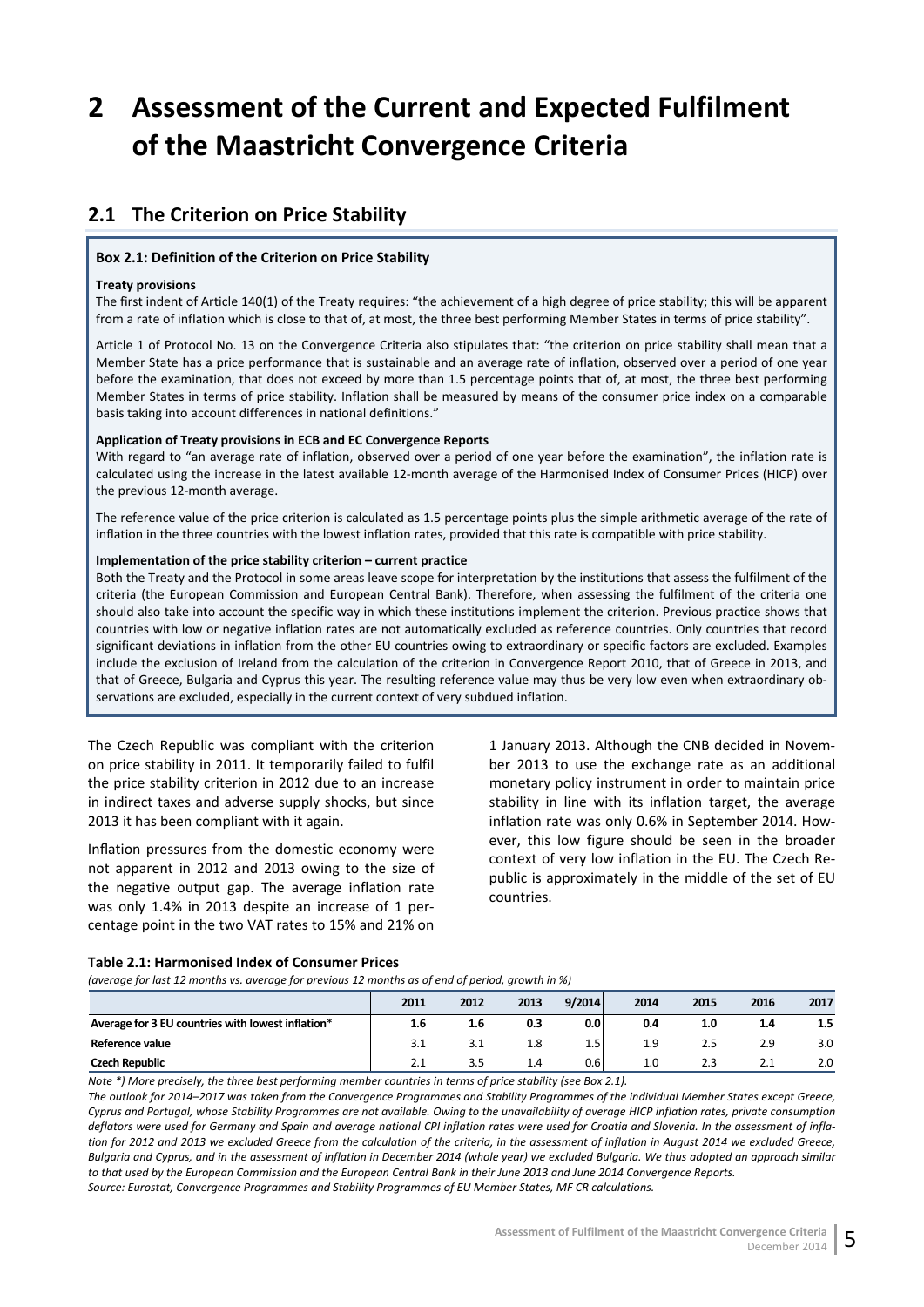In 2014, inflation will be very low due to a decline in administered prices, very low inflation in trading part‐ ner countries and a still negative output gap, which is preventing any major pass‐through of rising demand to prices. The Czech Republic should thus be com‐ fortably compliant with the price stability criterion. In 2015–2017, prices in the Czech Republic will still be affected, in addition to standard factors, by adminis‐ trative measures, although their contribution should be smaller than in the past. The criterion should also be fulfilled in 2015–2017. However, fulfilment of the criterion is conditional on no other changes except those planned being made to indirect taxes and no other significantly inflationary administrative meas‐ ures being taken in the consumer price area during the reference period for the assessment of this criterion.

## <span id="page-11-0"></span>**2.2 Criterion on the Government Financial Position**

The criterion on the government financial position is satisfied only when both components of the fiscal criterion, i.e. the general government deficit and debt, are fulfilled in a sustainable manner.

#### **2.2.1 General Government Deficit**

#### **Box 2.2: Definition of the Criterion on the Government Financial Position**

#### **Treaty provisions**

The second indent of Article 140(2) of the Treaty requires "the sustainability of the government financial position; this will be apparent from having achieved a government budgetary position without a deficit that is excessive as determined in accordance with Article 126(6) of the Treaty".

Article 2 of Protocol No. 13 on the Convergence Criteria stipulates that this criterion "shall mean that at the time of the examination the Member State is not the subject of a Council decision under Article 126(6) of this Treaty that an excessive deficit exists".

Article 126 of the Treaty sets out the excessive deficit procedure, which is specified in more detail in the Stability and Growth Pact. According to Article 126(3) of the Treaty, the European Commission prepares a report if a Member State does not fulfil the requirements for fiscal discipline, in particular if:

- 1) the ratio of the planned or actual government deficit to GDP exceeds a reference value (defined in Protocol No. 12 on the excessive deficit procedure as 3% of GDP), unless:
	- a. either the ratio has declined substantially and continuously and reached a level that comes close to the ref‐ erence value, or
	- b. the excess over the reference value is only exceptional and temporary and the ratio remains close to the reference value.
- 2) the ratio of government debt to GDP exceeds a reference value (defined in the Protocol on the Excessive Deficit Procedure as 60% of GDP), unless the ratio is sufficiently diminishing and approaching the reference value at a satisfactory pace.

The criterion on the government financial position was not fulfilled in 2009–2013. The excessive deficit pro‐ cedure was opened against the Czech Republic at the end of 2009 for the second time (the first time having been in 2004–2008) based on an expected exceeding of the reference value for the general government deficit‐to‐GDP ratio. As a result of a recession in late 2008 and early 2009, the general government balance saw a marked deterioration. In addition to unresolved structural problems, the general government sector faced an unprecedented shortfall in tax revenues ow‐ ing to the highly unfavourable economic situation and to legislative changes (reductions in the social security contributions and the corporate income tax rate). Expenditure on mitigating the effects of the recession was increased at the same time.

In 2010–2013, the government implemented a pro‐ gramme to consolidate public budgets and the general government deficit fell gradually. The only exception was a widening of the deficit in 2012, which reflected

strong one‐off effects, particularly financial compensa‐ tion relating to property settlement between the state and churches. In 2013, measures on the revenue side of the public budgets (primarily an increase in both VAT rates and temporary adjustments to personal income tax) led to an improvement in the deficit to 1.3% of GDP. The excessive deficit procedure against the Czech Republic was discontinued in June 2014.

According to the autumn notifications, the Czech Min‐ istry of Finance expects a deficit of 1.5% of GDP for 2014. On the revenue side, direct tax and VAT reve‐ nues should rise slightly compared to 2013, whereas excise duty revenues are expected to decline owing to frontloading by cigarette manufacturers and retailers. The impact of discretionary tax measures is expected to be modest. On the expenditure side, budgeted government debt servicing expenditure can be ex‐ pected to decline thanks to stable debt developments and relatively favourable financial market develop‐ ments. Growth in government investment is expected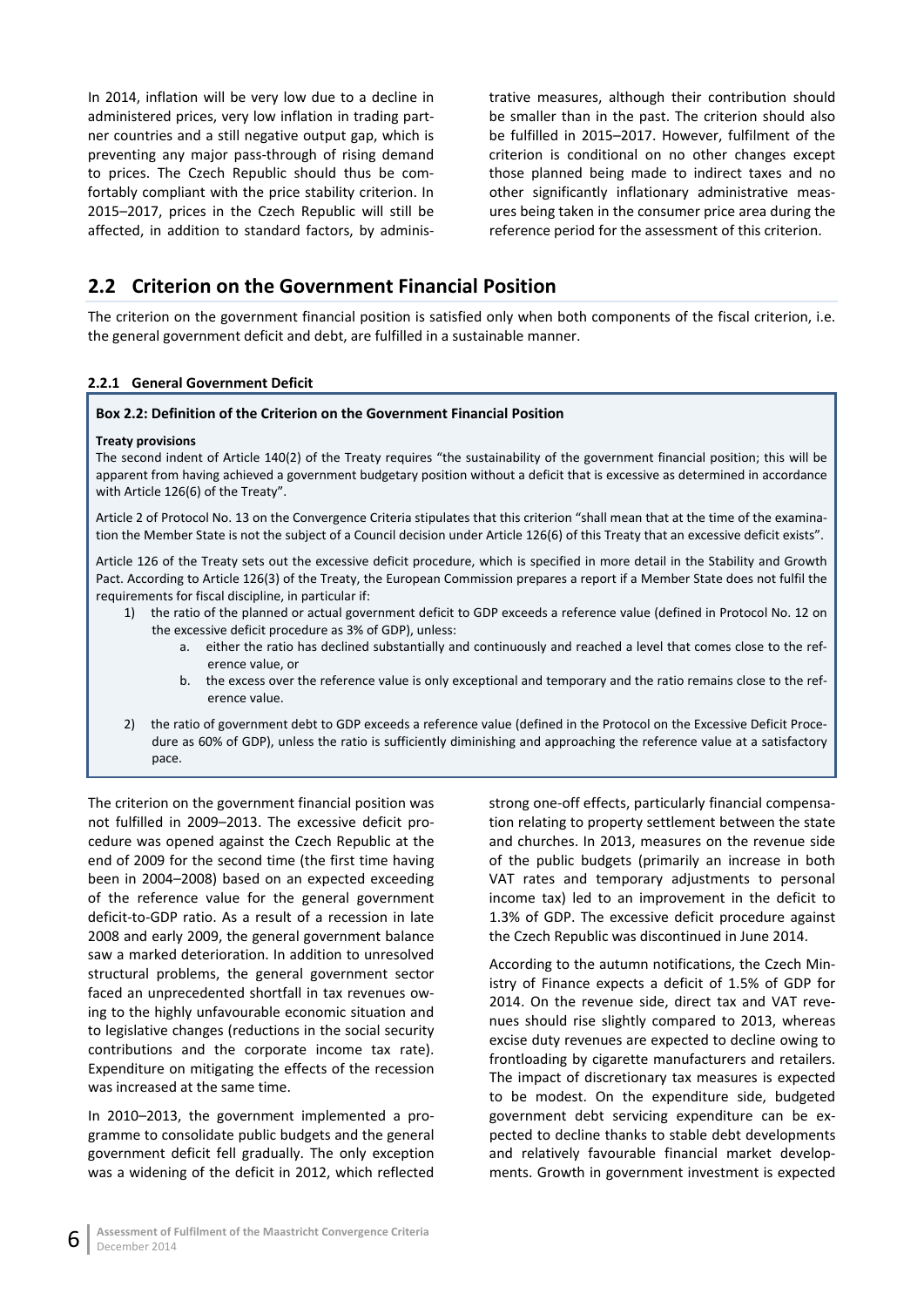to be financed mostly from EU funds and have no major effect on the deficit.

According to current estimates, the Czech Ministry of Finance expects the general government balance to deteriorate to ‐2.2% of GDP in 2015 and then improve to ‐1.4% of GDP in 2016 and ‐1.1% in 2017. Based on this outlook, the deficit part of the public finance crite‐ rion is expected to be fulfilled in the future as well.

As regards the smooth functioning of the Czech econ‐ omy, it is also necessary to endeavour to meet the medium-term objective (MTO) of achieving a structural general government deficit of 1.0% of GDP. Temporary achievement of this objective in 2013 completed the government's consolidation policy. The new government is pursuing a stimulus policy inten‐ ded to support the economic recovery. Given this fiscal policy, the MTO will not be fulfilled in 2015– 2017. The Ministry of Finance estimates the structural deficit at 1.1% of GDP in 2014, 1.8% of GDP in 2015, 1.6% of GDP in 2016 and 1.4% of GDP in 2017.

The risk of a fragile recovery of the Czech economy and deterioration in the economic outlook for euro area countries persists. A slowdown in economic growth would in turn affect tax revenues in particular, as well as some social benefits, and consequently the general government balance.

#### **2.2.2 General government debt**

Given its low initial level of government debt, the Czech Republic has had no problem fulfilling this item of the criterion so far. The debt increased significantly from about 30% of GDP to more than 40% of GDP in 2009–2012 owing to the global financial and economic crisis. This was a result of higher general government deficits on the one hand and low nominal GDP growth on the other. The marked increase in the debt in 2012 was due to the creation of a government debt financ‐ ing reserve, whose gradual dissolution led to a decline in the debt quota in 2013 and 2014. Given the fiscal policy stance, the debt ratio is expected to fall slightly over the outlook period owing to the economic recov‐ ery, and is likely to reach 41.7% of GDP in 2017.

Total general government debt is still low relative to the EU average and the criterion will very probably be fulfilled in the years ahead. However, the margin of fulfilment of this criterion shrank significantly follow‐ ing the outbreak of the crisis.

The adverse effects of population ageing pose a risk to the long-term evolution of general government finance. Although quite significant measures have been taken in the area of public pensions (parametric changes to the current pay‐as‐you‐go system), long‐ term projections suggest that it is appropriate to con‐ tinue with reforms.

#### **Table 2.2: General Government Balance**

<span id="page-12-0"></span>*(ESA 2010 methodology, in % of GDP)*

|                       | 2011   | 2012   | 2013                                         | 2014        | 2015   | 2016       | 2017   |
|-----------------------|--------|--------|----------------------------------------------|-------------|--------|------------|--------|
| Reference value       | $-3.0$ | $-3.0$ | 3.0<br>- 3                                   | ຳ ∩<br>-3.U | $-3.0$ | $-3.0$     | $-3.0$ |
| <b>Czech Republic</b> | $-2.9$ | $-4.0$ | 1.3 <sup>1</sup><br>$\overline{\phantom{0}}$ | $-1.5$      | $-2.2$ | 1.4<br>- 1 | -1.1   |

*Source: MF CR (2014b).*

#### **Table 2.3: General Government Debt**

*(ESA 2010 methodology, in % of GDP)*

|                       | 2011 | 2012 | 2013 | 2014 | 2015 | 2016 | 2017 |
|-----------------------|------|------|------|------|------|------|------|
| Reference value       | 60.0 | 60.0 | 60.0 | 60.0 | 60.0 | 60.0 | 60.0 |
| <b>Czech Republic</b> | 41.0 | 45.5 | 45.7 | 43.8 | 42.3 | 42.1 | 41.7 |

*Source: MF CR (2014b).*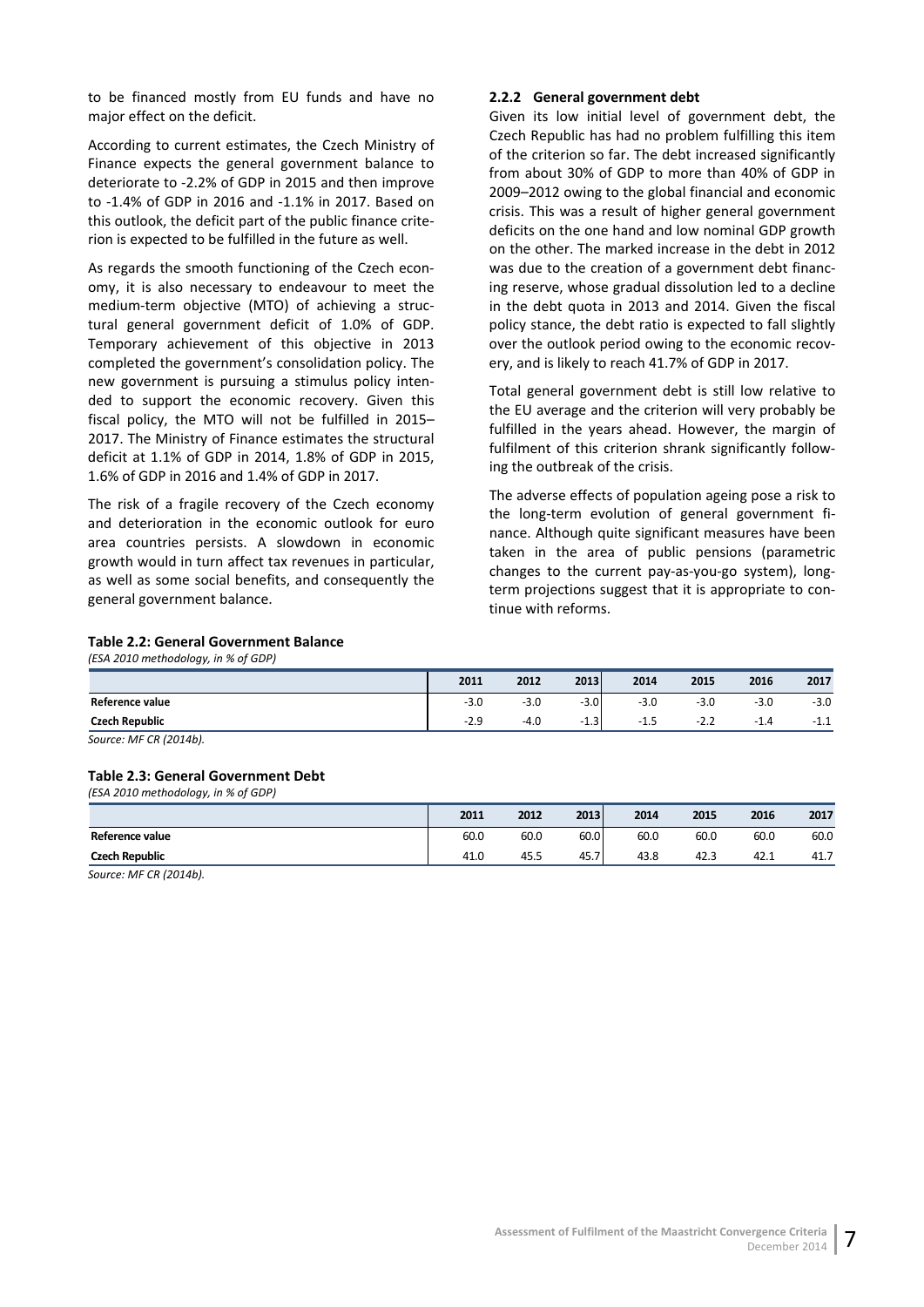# **2.3 Criterion on Participation in the Exchange Rate Mechanism**

#### **Box 2.3: Definition of the criterion on participation in the exchange rate mechanism**

#### <span id="page-13-0"></span>**Treaty provisions**

The third indent of Article 140(1) of the Treaty requires: "the observance of the normal fluctuation margins provided for by the exchange-rate mechanism of the European Monetary System, for at least two years, without devaluing against the euro".

Article 3 of Protocol No. 13 on the Convergence Criteria stipulates that: "the criterion on participation in the exchange-rate mechanism of the European Monetary System referred to in the third indent of Article 140(1) of the Treaty shall mean that a Member State has respected the normal fluctuation margins provided for by the exchange‐rate mechanism of the European Monetary System without severe tensions for at least the last two years before the examination. In particular, the Member State shall not have devalued its currency's bilateral central rate against the euro on its own initiative for the same period."

#### **Application of Treaty provisions in ECB and EC Convergence Reports**

The Treaty refers to the criterion of participation in the European exchange-rate mechanism (ERM until December 1998 and ERM II since January 1999).

First, the ECB and the EC assess whether the country has participated in ERM II "for at least the last two years before the examination", as stated in the Treaty.

Second, as regards the definition of "normal fluctuation margins", the ECB recalls the formal opinion that was put forward by the EMI Council in October 1994 and its statements in the November 1995 report entitled "Progress towards Convergence".

The EMI Council's opinion of October 1994 stated that "the wider band has helped to achieve a sustainable degree of exchange rate stability in the ERM", that "the EMI Council considers it advisable to maintain the present arrangements", and that "member countries should continue to aim at avoiding significant exchange rate fluctuations by gearing their policies to the achievement of price stability and the reduction of fiscal deficits, thereby contributing to the fulfilment of the requirements set out in Article 140(1) of the Treaty and the relevant protocol".

In the "Progress towards Convergence" report it was stated that "when the Treaty was conceived, the 'normal fluctuation margins' were  $\pm 2.25$ % around bilateral central parities, whereas a  $\pm 6$ % band was a derogation from the rule. In August 1993 the decision was taken to widen the fluctuation margins to ±15%. The interpretation of the criterion, in particular of the concept of "normal fluctuation margins", became less straightforward. It was then also proposed that account would need to be taken of "the particular evolution of exchange rates in the European Monetary System (EMS) since 1993 in forming an ex post judge‐ ment".

Against this background, in the assessment of exchange rate developments the emphasis is placed on exchange rates being close to the ERM II central rates.

Third, the issue of the presence of "severe tensions" or "strong pressures" on the exchange rate is addressed by examining the degree of deviation of exchange rates from the ERM II central rates against the euro. Other indicators, such as short-term interest rate differentials vis-à-vis the euro area and their evolution, are used as well. The role played by foreign exchange interventions is also considered.

Formal fulfilment of the criterion on exchange rate stability will only be possible after the Czech Republic joins ERM II, so the assessment of fulfilment of this criterion can be made only at an analytical level. For the purposes of such assessment, the hypothetical CZK/EUR central parity is set as the average exchange rate in 2012 Q1, i.e. the quarter preceding hypothetical ERM II entry at the start of 2012 Q2, which would have allowed euro adoption on 1 January 2015.2 With the aid of this parity it is theoretically possible to mon‐ itor whether the Czech Republic would have fulfilled the exchange rate stability criterion in the given time period.

Chart 2.1 shows that the exchange rate did not leave the band of ±15% around the hypothetical central parity in the period under review despite the fact that the CNB decided in November 2013 to start using the exchange rate as an additional monetary policy in‐ strument because of the need to further ease the monetary conditions after the lower bound on interest rates had been reached. The koruna weakened sharply to close to CZK 27 to the euro on the day when the exchange rate commitment was announced.3 The exchange rate then stabilised at close to CZK 27.5 to the euro without further interventions (see

 $2$  The hypothetical adoption of the euro in 2015 would have been preceded by an assessment of all the convergence criteria in 2014 Q2.

 $3$  The CNB regards the commitment as asymmetric, i.e. one-sided in the sense that it will not allow the koruna to appreciate to levels it would no longer be possible to interpret as "close to 27 CZK/EUR". On the stronger side of the 27 CZK/EUR level, the CNB is preventing [the](#page-14-0) koruna from appreciating further by intervening on the foreign exchange market, i.e. by selling koruna and buying euro. On the weaker side of the 27 CZK/EUR level, the CNB is allowing the koruna exchange rate to float.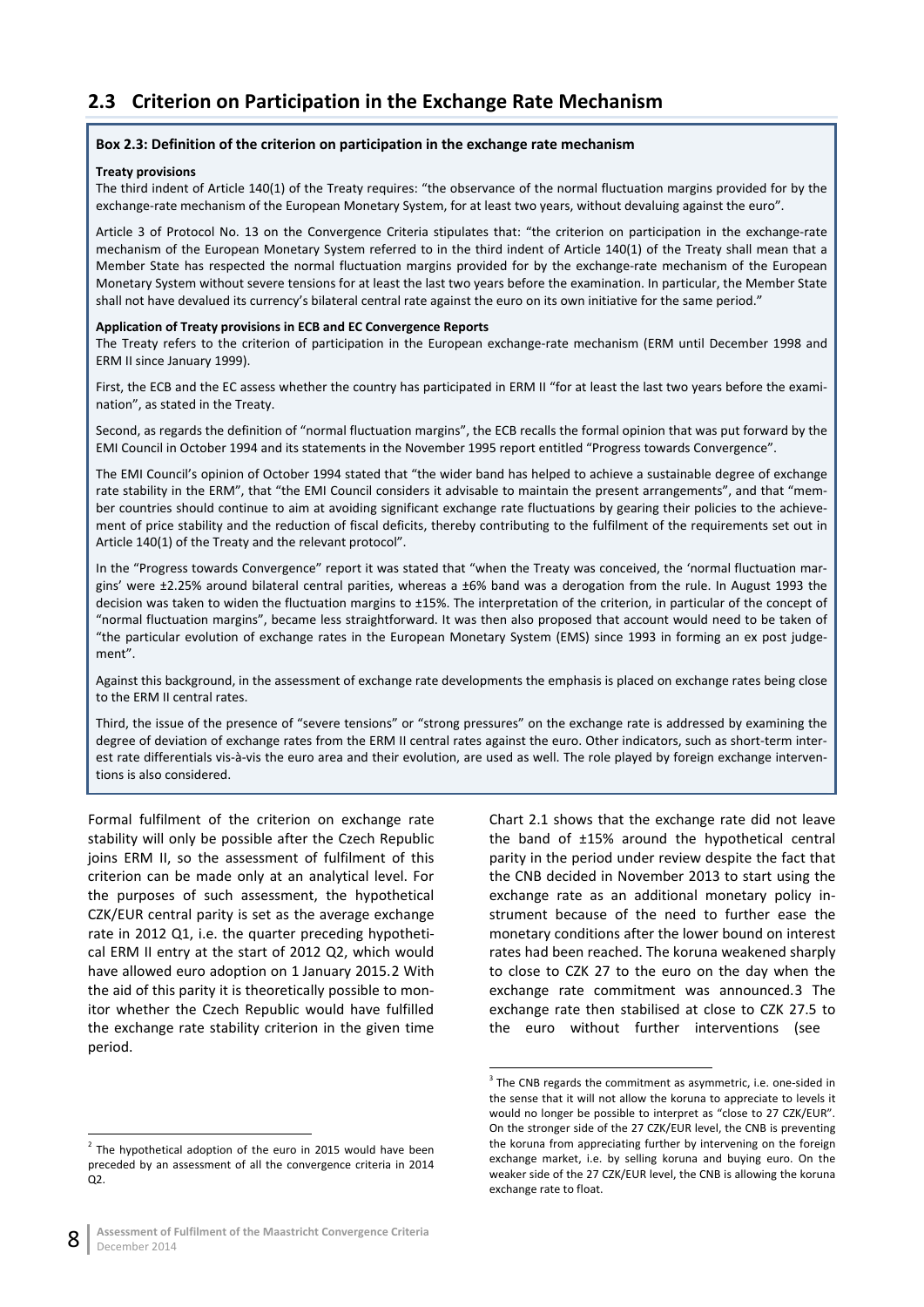Chart 2.1). The CNB's foreign exchange commitment will apply until the CNB is certain that the risk of un‐ dershooting the 2% inflation target has fallen signifi‐ cantly.4 The return to conventional monetary policy should not imply a sharp appreciation of the exchange rate to the level recorded before the CNB started intervening, as the weaker exchange rate of the korun[a](#page-14-1) is in the meantime passing through to prices and other nominal variables. Any exchange rate appreciation in the longer run owing to the renewal of real convergence should not be inconsistent with fulfilment of the exchange rate criterion, as the assessment of this criterion has historically been more lenient on the appreciation side and shifts of the cen‐ tral parity towards a stronger exchange rate have commonly been tolerated.

The length of stay of an EU Member State in ERM II is set by the Treaty at a minimum of two years before the assessment of preparedness to adopt the euro. The Czech Republic's September 2003 Euro‐area Ac‐ cession Strategy and its August 2007 update state that the Government and the CNB agree on staying in ERM II for the minimum required period only. This implies that the Czech Republic should enter the ERM II only after it has achieved a high degree of economic align‐ ment and after conditions have been established which enable it to introduce the euro shortly after the assessment of the exchange rate criterion. In addition, the Czech Republic should enter ERM II amid a stable situation in the domestic economy and stable global financial markets.

**Chart 2.1: Nominal CZK/EUR Exchange Rate**



*Note: In the chart, an upward movement of the exchange rate means appreciation of the koruna vis‐à‐vis the euro. The hypotheti‐ cal central parity is simulated by the average exchange rate for 2012 Q1. Data up to 30 September 2014.*

*Source: CNB, MF CR calculations.*

<span id="page-14-0"></span>

<span id="page-14-1"></span><sup>4</sup> The Bank Board has stated repeatedly at its monetary policy meetings this year that the CNB will not discontinue the use of the exchange rate as a monetary policy instrument before 2016. This year's developments show that the weakening of the exchange rate has averted the threat of deflation and fostered a switch of the economy to growth and hence a return to the long‐term convergen‐ ce path. Inflation nonetheless remains low, due among other things to very subdued inflation in the euro area and an annual decline in administered prices.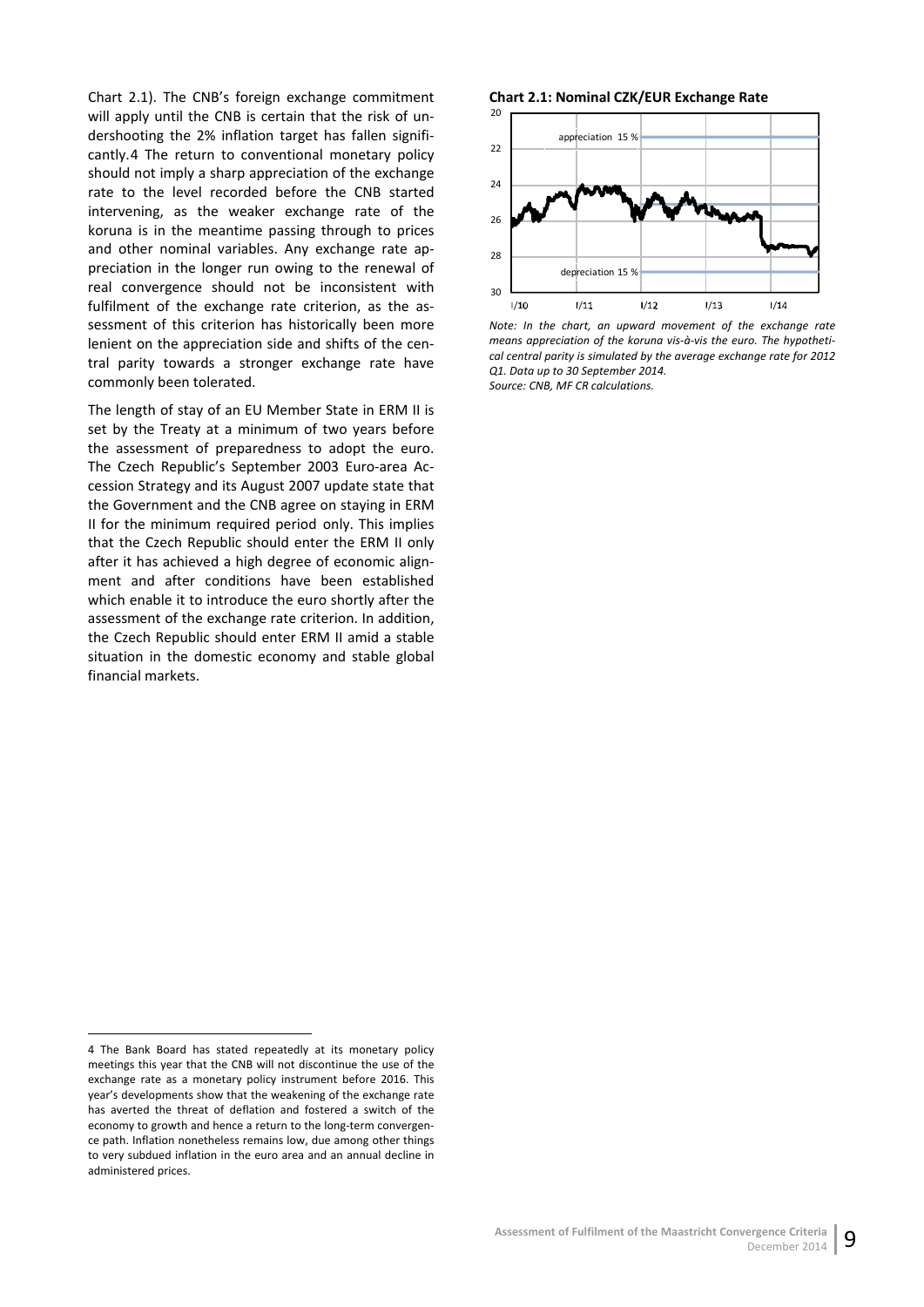# <span id="page-15-0"></span>**2.4 Criterion on the Convergence of Interest Rates**

#### **Box 2.4: Definition of the Criterion on the Convergence of Interest Rates**

#### **Treaty provisions**

The fourth indent of Article 140(1) of the Treaty requires: "the durability of convergence achieved by the Member State and of its participation in the exchange-rate mechanism of the European Monetary System being reflected in the long-term interestrate levels".

Article 4 of Protocol No. 13 on the Convergence Criteria specifies that: "the criterion on the convergence of interest rates means that, observed over a period of one year before the examination, a Member State has had an average nominal long-term interest rate that does not exceed by more than two percentage points that of, at most, the three best performing Member States in terms of price stability. Interest rates shall be measured on the basis of long-term government bonds or comparable securities, taking into account differences in national definitions."

#### **Implementation of the criterion on the convergence of interest rates**

As in the case of the price stability criterion, the Treaty and the Protocol provide scope for a looser interpretation of the specific value of the criterion. It is within the competence of the assessing institutions to decide whether the calculation of the interest rate criterion will include all three countries used for the calculation of the price stability criterion or whether certain countries will be excluded for the calculation of the interest rate criterion. One example is the exclusion of the high value of Irish interest rates from the calculation of the relevant criterion in Convergence Report 2012.

The annual average long-term interest rates in the Czech Republic for convergence purposes showed a downward trend during 2011–2014. At present they are at historical lows. The Czech Republic constantly fulfilled the interest rate criterion by a considerable margin in the period under review. The Czech Repub‐ lic's fiscal policy credibility is reflected in its stable and high sovereign rating and in the smooth subscription of Czech government bonds, which is fostering stabil‐ ity of Czech government bond yields.

Given the still not fully resolved problems in the euro area and new geopolitical risks (the Ukrainian crisis

and the Middle East), the prediction for 2015–2017 is surrounded by some degree of uncertainty. Based on developments to date and also on the construction of this criterion, however, one can say that the Czech Republic should have no problems fulfilling it in the future. However, this is conditional on maintaining the confidence of the financial markets in the long‐term sustainability of Czech public finance, which, given its current and expected situation, should not be a prob‐ lem.

#### <span id="page-15-1"></span>**Table 2.4: Long Term Interest Rates for Convergence Purposes**

*(average for the last 12 months, in %)*

|                                                   | 2011 | 2012 | 2013 | 9/2014           | 2014 | 2015 | 2016 | 2017 |
|---------------------------------------------------|------|------|------|------------------|------|------|------|------|
| Average for 3 EU countries with lowest inflation* | 3.3  | 3.1  | 4.4  | 3.4              | 3.9  | 4.3  | 3.2  | 3.1  |
| Reference value                                   | 5.3  |      | 6.4  | 5.4              | 5.9  | 6.3  | 5.2  | 5.1  |
| <b>Czech Republic</b>                             |      | 2.8  | 2. J | 1.9 <sub>l</sub> | 2.4  | 2.6  | 2.8  | 3.0  |

Note: \*) More precisely, the three best performing countries in terms of price stability (see Box 2.1, Box 2.4)

The outlook for EU countries for 2014-2017 was taken from the Convergence Programmes and Stability Programmes of the individual Member States except Greece, Cyprus and Portugal, whose Stability Programmes are not available. Owing to the unavailability of data for some reference countries, the value of the criterion was calculated by fixing the current real interest rates and adding the inflation outlooks for these countries. *Source: Eurostat, Convergence Programmes and Stability Programmes of EU Member States, MF CR calculations.*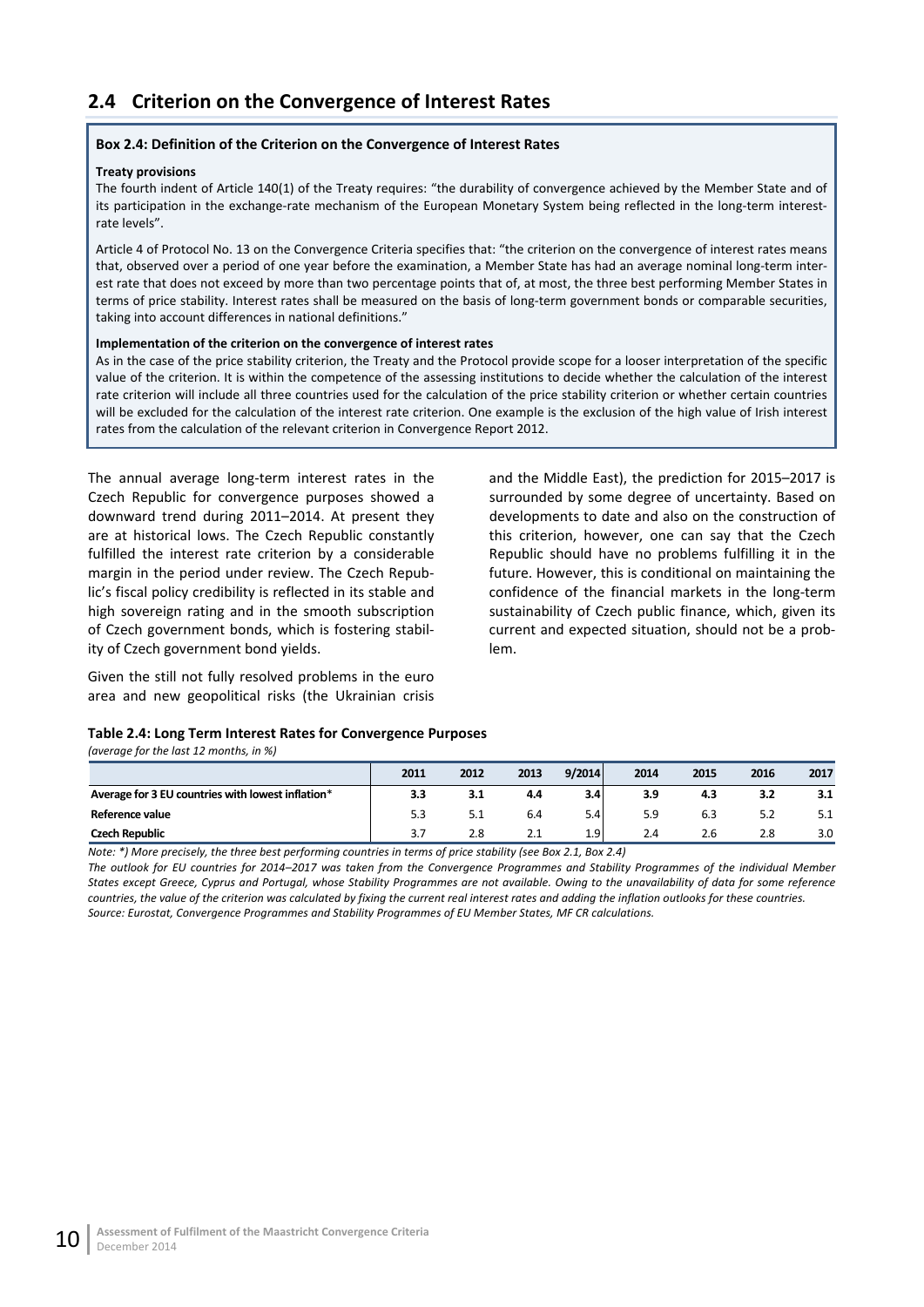# **3 Assessment of the Czech Republic's Current Alignment with the Euro Area**

<span id="page-16-0"></span>This part summarises the results of a set of analyses directed at assessing the Czech economy's alignment with the euro area over and above the formal criteria, the fulfilment of which is assessed in the previous part.<sup>5</sup>

The Czech Republic's future entry into the euro area ensues from the commitments associated with EU me[mb](#page-16-2)ership. Adoption of the single European cur‐ rency should lead to the elimination of exchange rate risk in relation to the euro area and to a related reduc‐ tion in the costs of foreign trade and investment. This should further increase the benefits accruing to the Czech Republic from its intense involvement in inter‐ national economic relations. Besides the aforemen‐ tioned benefits, however, adoption of the euro will simultaneously imply costs and risks arising from the loss of independent monetary policy and exchange

# <span id="page-16-2"></span>**3.1 Cyclical and Structural Alignment**

Greater alignment of the Czech economy with the euro area economy is a necessary condition for the euro adoption costs arising from the loss of the Czech Republic's own monetary policy to be relatively small.

<span id="page-16-1"></span>The **degree of real economic convergence** is an impor‐ tant indicator of the Czech economy's similarity to the euro area. A higher level of such convergence fosters greater similarity of long-run equilibrium development. It can also foster a lower likelihood of misalign‐ ment in the shorter run. A higher degree of convergence in the economic level prior to ERM II entry and prior to euro adoption should further in‐ crease the relative price level, which will reduce the potential future pressures for growth of the price level and equilibrium appreciation of the real exchange rate after joining the euro area. The Czech economy had been gradually converging towards the euro area in real terms before the crisis broke out. However, this trend halted in 2009, and the Czech Republic's eco‐ nomic level relative to that of the euro area has been flat since then. In recent years, GDP per capita has been about three‐quarters of the euro area average. Owing to the crisis, the convergence process was also interrupted in the case of the price level of GDP, which has halted at around 70% of the euro area average.

rate flexibility vis‐à‐vis major trading partners. The costs and benefits stemming from euro adoption will be affected by the characteristics and situation in both the Czech economy and the euro area economy. These factors will influence whether adoption of the euro by the Czech Republic will lead to an increase in the country's economic stability and performance.

The analyses are divided into two basic groups accord‐ ing to the type of question they try to answer. The section entitled "Cyclical and Structural Alignment" indicates the size of the risk of economic develop‐ ments being different in the Czech Republic compared to the euro area and hence the risk of the single mon‐ etary policy being highly suboptimal for the Czech economy. The section entitled "Adjustment Mecha‐ nisms" answers the question of to what extent the Czech economy is capable of absorbing the impacts of potential asymmetric shocks using its own adjustment mechanisms. The basic theoretical starting point for the underlying analyses is the theory of optimum cur‐ rency areas. These analyses are aimed at assessing the evolution of the alignment indicators over time and in comparison with selected countries.

The wage level in the Czech Republic in 2013 was just under 40% of the average euro area level when con‐ verted using the exchange rate and about 60% when converted using purchasing power parity. The price level thus remains slightly below the level correspond‐ ing to the performance of the economy. This has its long‐term structural cause and is also linked with the aforementioned halt in the real equilibrium apprecia‐ tion of the koruna (on an HICP basis), as the weakened real exchange rate in the period following the onset of the global financial and economic crisis helped to absorb macroeconomic shocks (including, in Novem‐ ber 2013, the commencement of use by the Czech National Bank of the nominal exchange rate as an additional instrument for easing monetary policy to avert the threat of deflation and facilitate a faster return of inflation to the 2% target and to support the economic recovery). According to the analyses, equi‐ librium real appreciation of the koruna against the euro, albeit at a lower rate than before the crisis, can be expected over the next five years provided that real GDP convergence is renewed. Continuing real appre‐ ciation of the exchange rate following euro area entry would mean a positive inflation differential vis‐à‐vis the euro area and related low (negative) real interest rates.

<sup>5</sup> These analyses are presented in detail in a document entitled "*Analyses of the Czech Republic's Current Economic Alignment with the Euro Area in 2014*", which was prepared by the CNB and will be published on its website. The above document compares developments in the Czech Republic with those in Austria, Germany, Portu‐ gal, Hungary, Poland, Slovenia and Slovakia (the "countries under comparison").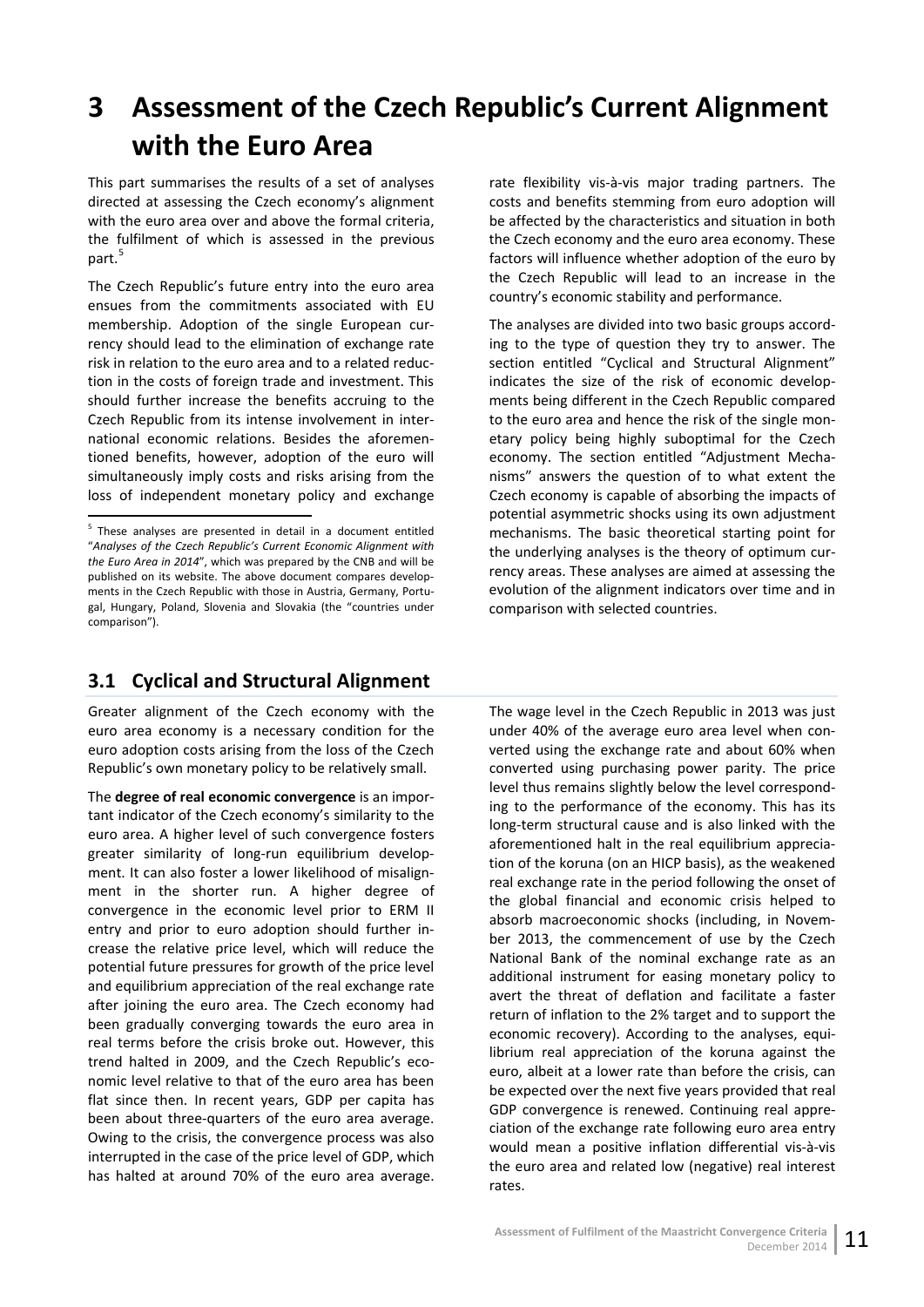

<span id="page-17-0"></span>**Chart 3.1: Real Economic Convergence of Selected Countries towards the Euro Area in 2013** *(EA‐18=100)*

Sufficient **cyclical alignment of economic activity** increases the likelihood that the single monetary pol‐ icy in the monetary union will be appropriately config‐ ured from the perspective of the Czech economy. The analyses indicate increased correlation of overall eco‐ nomic activity between the Czech Republic and the euro area in recent years; the same goes for activity in industry and export activity. The increase in the corre‐ lations monitored can be attributed partly to a greater significance of common extraordinary shocks in the form of the global financial and economic crisis and the subsequent gradual recovery. The domestic econ‐ omy's strong trade links with the euro area suggest, however, that the high degree of alignment will persist in conditions of normal development.

#### **Chart 3.2: Real GDP Growth in the Czech Republic and the Euro Area**

<span id="page-17-1"></span>

Similarity of the **structure of economic activity** with the euro area should reduce the risk of asymmetric economic shocks. The persisting relatively high share of industry (moreover with an exceptionally significant share of the procyclical car industry) and a smaller share of services compared to the euro area may mean a higher risk of asymmetric shocks for the Czech economy, to which a potential single monetary policy will evidently not respond in full. In addition, the differences in the structure of the Czech economy vis‐à‐ vis the euro area economy are widening gradually, so

structural misalignment is becoming one of the risks of adopting the single currency.

Fast convergence of **nominal interest rates** in connec‐ tion with joining the euro area acted as an asymmetric shock in some economies in the past, generating mac‐ roeconomic imbalances and risks to financial stability. For a country planning to enter the monetary union, earlier gradual interest rate convergence is therefore an advantage. The fact that the difference between Czech and euro area interest rates has long been very low is favourable from this perspective. Three‐month interbank market rates showed a slightly positive in‐ terest rate differential in 2009 and 2010, but this closed gradually and is now very close to zero. Gov‐ ernment bond yield differentials against Germany also grew temporarily in early 2009 and again in 2012 H1, also due to increased financial market tensions linked with the escalation of the euro area debt crisis. How‐ ever, the interest rate differential between Czech and German long‐term interest rates has long been much lower than in the other non‐euro area countries under review.

Another indicator of the possibility of sharing a single currency is long‐term co‐movement in the **exchange rate** of the national currency and the single currency against a reference third currency. This area has been strongly affected over the last year by a regime change in the form of the adoption of an exchange rate com‐ mitment by the Czech National Bank. After this com‐ mitment was announced in November 2013, the exchange rate stabilised just above CZK 27 to the euro. This led to an increase in the correlation between the exchange rate of the koruna against the dollar and the exchange rate of the euro against the dollar. However, this correlation had long been the highest and most stable of the Central European currencies and fell only temporarily during the global crisis and the subse‐ quent European debt crisis.

The Czech economy's strong **trade and ownership links** with the euro area increase the benefits arising from the elimination of potential fluctuations in the exchange rate and the reduction in transaction costs. The euro area is the partner for 64% of Czech exports and 61% of Czech imports, a level comparable to, or even higher than, that in the other non-euro area countries under review. The share of intra‐industry trade is relatively high as well (see Chart 3.3.). After declining modestly in 2011, the degree of ownership links in the Czech economy, as measured by direct investment from the euro area, has returned to growth and is the highest of all the countries under review.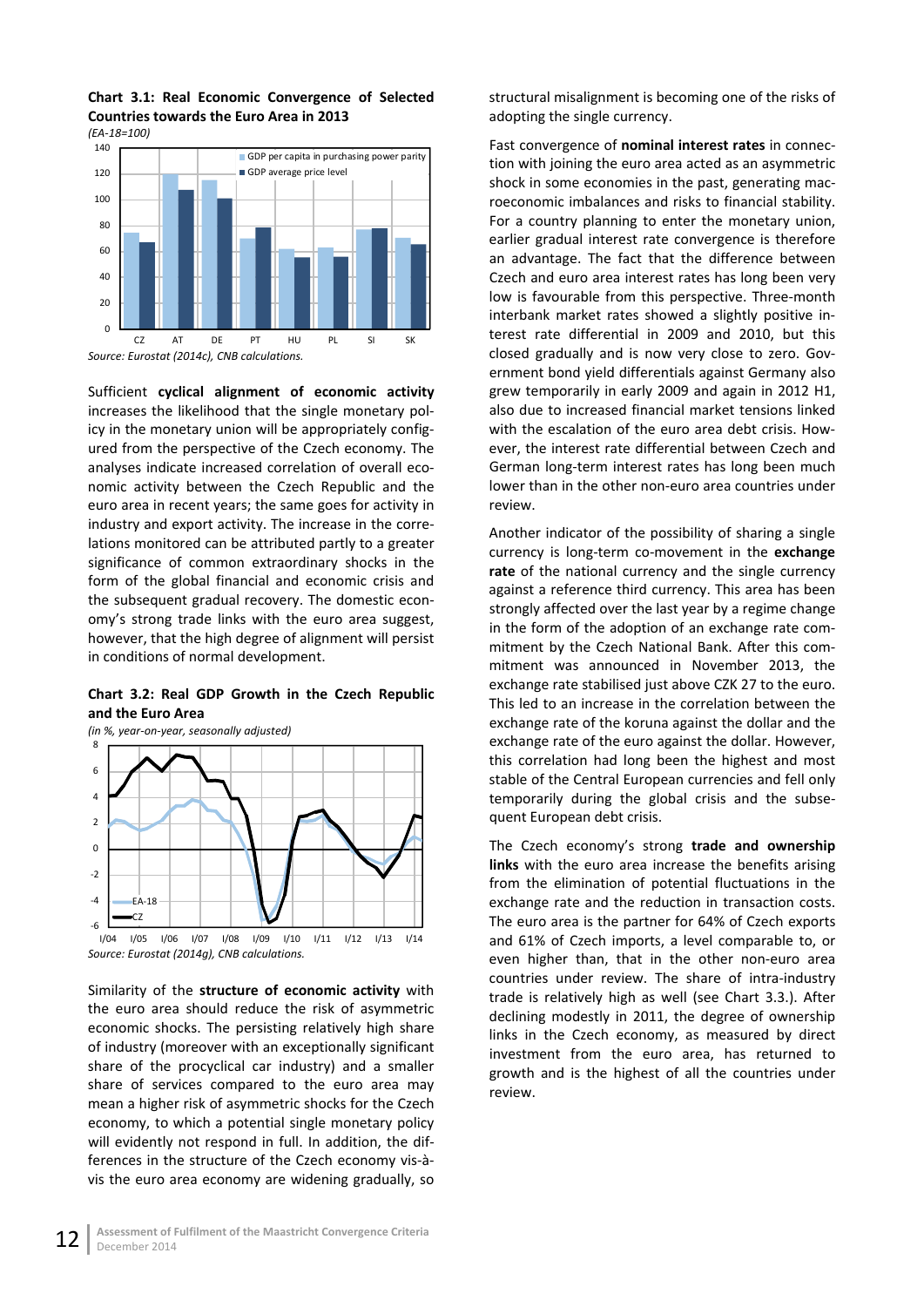<span id="page-18-0"></span>**Chart 3.3: Share of Exports to EA and Share of Im‐ ports from EA in 2014 H1**

*(in % of total exports and imports)*

![](_page_18_Figure_2.jpeg)

The **financial sector** in the Czech Republic is still much smaller than that in the euro area. The depth of finan‐ cial intermediation, as measured by the ratio of finan‐ cial institutions' assets to GDP, is roughly one‐quarter of the value for the euro area. In 2013, the share of bank loans to the private sector to GDP in the Czech Republic was 58%, less than half that in the euro area. However, the current level of the aforementioned indicators in the euro area is not necessarily optimal. On the contrary, in many countries it may reflect pri‐ vate and public sector overleveraging.

The **structure of the financial assets and liabilities of Czech non‐financial corporations and households** is gradually converging to that of euro area entities, but still shows differences. For corporations, the differ‐ ence is particularly visible in a higher weight of owner‐ ship shares (such as equities) at the expense of loans in their net debtor position, due to frequent foreign ownership. Corporations in the Czech Republic are showing the highest liquidity, although liquidity growth has also been visible in the euro area in recent years. The Czech corporate debt to equity ratio has been rising over time and is now higher than that in the core euro area countries under review. In re‐ sponse to tighter lending conditions, corporations in both the euro area and the Czech Republic have start‐ ed to make greater use of bond financing. The struc‐ ture of the financial assets and liabilities of Czech households converged to that of euro area households in the period under review, as the share of short‐term liabilities decreased and total debt increased. The solvency of Czech households is close to the euro area average.

In the past, the **effect of monetary policy rates on client rates** in the Czech Republic was roughly the same as in the euro area. Rate transmission is fast, taking place within one month for most types of loans. The global financial and economic crisis led to a tem‐ porary slowdown and weakening of the transmission of monetary policy interest rates in the Czech econ‐ omy as a result of rising client risk premia. However, this increase was comparable with that in the euro area core countries. The structure of interest rate fixations on new loans to non-financial corporations is similar to that in the euro area. The same basically goes for mortgage loans, although mortgages in the Czech Republic are dominated by loans with fixations of up to five years, while in the euro area longer fixations are more common.

Differences in **inflation persistence** in the monetary union countries could lead to the single monetary policy having different impacts. However, inflation persistence in the Czech Republic has long been aver‐ age among the countries under comparison. The dif‐ ference is not significant even compared to the euro area core countries. Inflation persistence thus does not pose a significant risk to the symmetric effect of the single monetary policy in the Czech Republic.

The analysis of **alignment of financial markets** (the money, foreign exchange, bond and stock markets) with the euro area reveals that synchronisation in the individual segments of the Czech financial market has long been mostly high and comparable with the euro area countries. After a sharp increase in fragmentation following the outbreak of the global financial crisis, the situation in the Czech financial markets started to improve in 2009 and then returned gradually to the pre‐crisis degree of alignment on all markets under review. However, this trend continues to be condi‐ tional on active central bank policy‐making focused on mitigating the impacts of the crisis, including uncon‐ ventional measures.

Despite a modest increase in the recent period, the degree of **euroisation** in the Czech Republic has long been low and is due to economic agents' high trust in the domestic currency amid sustained low and stable inflation and low interest rates. The use of foreign currency is thus concentrated primarily in the sector of corporations involved in foreign trade and in the commercial property sector. Unlike in the other coun‐ tries in the region, Czech households' foreign currency debt is negligible.

## **3.2 Adjustment Mechanisms**

If set correctly, **fiscal policy** – like monetary policy – should have a countercyclical effect and thus be a stabilising element for the economy. Otherwise it becomes a source of deepening macroeconomic im‐ balances and economic shocks itself. The closer the structural part of the public budget deficit is to zero and the lower is the accumulated public finance debt, the more room there will be at a time of economic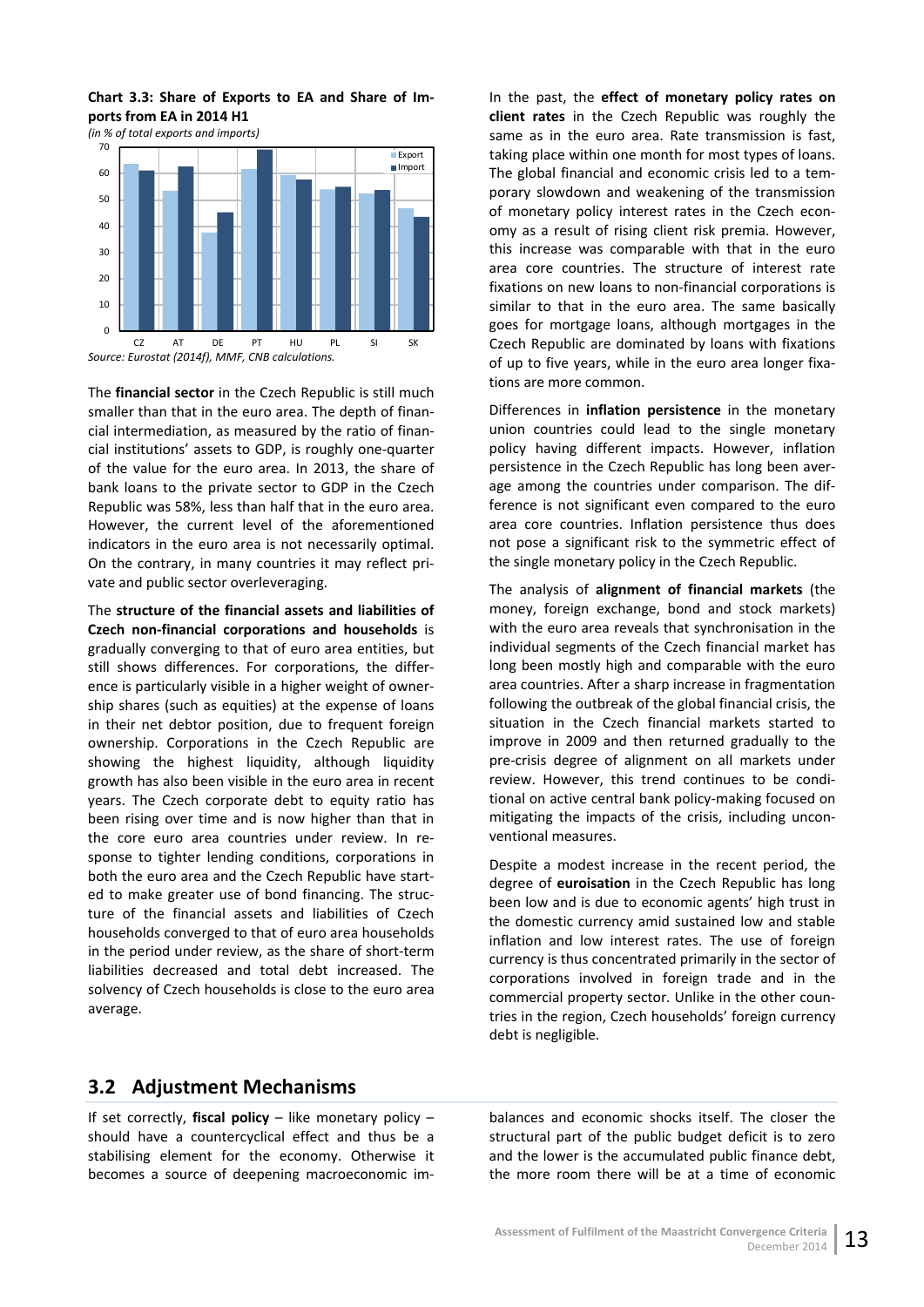downturn for automatic stabilisers to function and countercyclical discretionary measures to be imple‐ mented. Czech budget policy was characterised by chronic deficits and a procyclical effect for a major part of the period under review. Windfall tax revenues in 2006–2008 were not employed to reduce the fiscal deficit, but instead tended to be used to generate new public expenditures. Similarly, tax cuts in the period of rapid economic growth were not accompanied by corresponding austerity measures on the public ex‐ penditure side. Fiscal policy had the desirable counter‐ cyclical nature particularly in 2009, when government anti‐crisis and other measures were adopted. In 2010, fiscal consolidation was commenced and budget defi‐ cits shrank markedly, albeit at the cost of a strong procyclical restrictive effect of fiscal policy in 2010– 2013. In addition, the fall of the economy into reces‐ sion in 2012–2013 made the government abandon its originally declared intention to comply with the me‐ dium‐term objective (MTO) in 2015. Meeting this objective is a precondition for fiscal policy to be ready to fulfil its macroeconomic stabilisation role effectively after the loss of independent monetary policy associ‐ ated with euro adoption. By contrast, the structural component of the government deficit is expected to increase again. Although the Czech Republic's total general government debt is lower than that of many EU countries, it has been showing very fast growth in recent years. The high and rising share of mandatory expenditure combined with the expected effect of demographic changes on pension system expenditure (this effect is mitigated by an increase in the retire‐ ment age adopted as part of parametric reforms of the pension system) and health care system expenditure also poses a risk to public finance sustainability.

### <span id="page-19-0"></span>**Chart 3.4: General Government Balance, Cyclical and Structural Components**

*(in % of GDP)*

![](_page_19_Figure_3.jpeg)

2004 2005 2006 2007 2008 2009 2010 2011 2012 2013 2014 *Note: The structural and cyclical balances are estimated using the methods of EC and ESCB. GDP and total balances for 2014 are the CNB's forecasts published in Inflation Report IV/2014. Positive values represent a public budget surplus and negative values a public budget deficit. The sum of the cyclical and structural balances does not equal the total balance since the structural balance is adjusted for extraordinary one‐off fiscal measures in addition to the effect of the cycle.*

*Source: CZSO (2014), CNB calculations.*

The preparedness to enter the euro area has thus improved overall from the fiscal policy perspective, but is still a limiting area.

The **labour market** is another important mechanism through which the economy can cope with asymmet‐ ric shocks in the absence of an independent monetary policy. There has been no significant – and, from the perspective of euro adoption, desirable – improve‐ ment in the flexibility of the Czech labour market since the Czech Republic joined the EU. The flexibility of the Czech labour market thus remains average overall by comparison with the other European economies. Both long‐term unemployment and structural unemploy‐ ment were rising slightly until 2013 owing to subdued economic activity, but are still among the lowest in the countries under comparison. The weak points in the labour market still include persisting relatively high implicit labour taxation and relatively low labour mo‐ bility. The total share of foreign nationals in the popu‐ lation was increasing until 2008 but then halted at lower levels than those typical of the advanced euro area countries owing to lower demand for foreign labour at a time of subdued economic activity. The Czech Republic still has large differences in unem‐ ployment across regions, despite the fact that they have shrunk by comparison with the pre-crisis period. On the other hand, the labour market is showing signs of greater flexibility, particularly in the form of rising countercyclical use of the number of hours worked.

The **institutional rules on the labour market** have a strong effect on its flexibility. The ratio of the mini‐ mum wage to the average wage was falling until mid‐ 2013, when the minimum wage was increased. This has an effect mainly on low-skilled jobs, where a high minimum wage can greatly reduce wage flexibility and increase long‐term unemployment. By contrast, over‐ all labour taxation in the Czech Republic is relatively high, and has increased slightly further in recent years. The implicit taxation rate, expressing the average effective tax burden, is the second highest among the countries under comparison. The financial incentives for childless unemployed people to seek and accept a job are still low relative to the countries under comparison. Employment protection remains relatively strong for regular employment, but is lower for tem‐ porary jobs.

The **response of wages to the business cycle** can en‐ hance the economy's ability to absorb shocks to which the single monetary policy cannot respond sufficiently. From the longer‐term perspective, the Czech Republic shows a strong response of unemployment to the phase of the business cycle, although a slightly lower one compared to the euro area average. At the same time, a weaker, albeit positive, response to the business cycle is recorded for real wages, while in the euro area this relationship is not observed robustly. This suggests that in both the domestic and euro area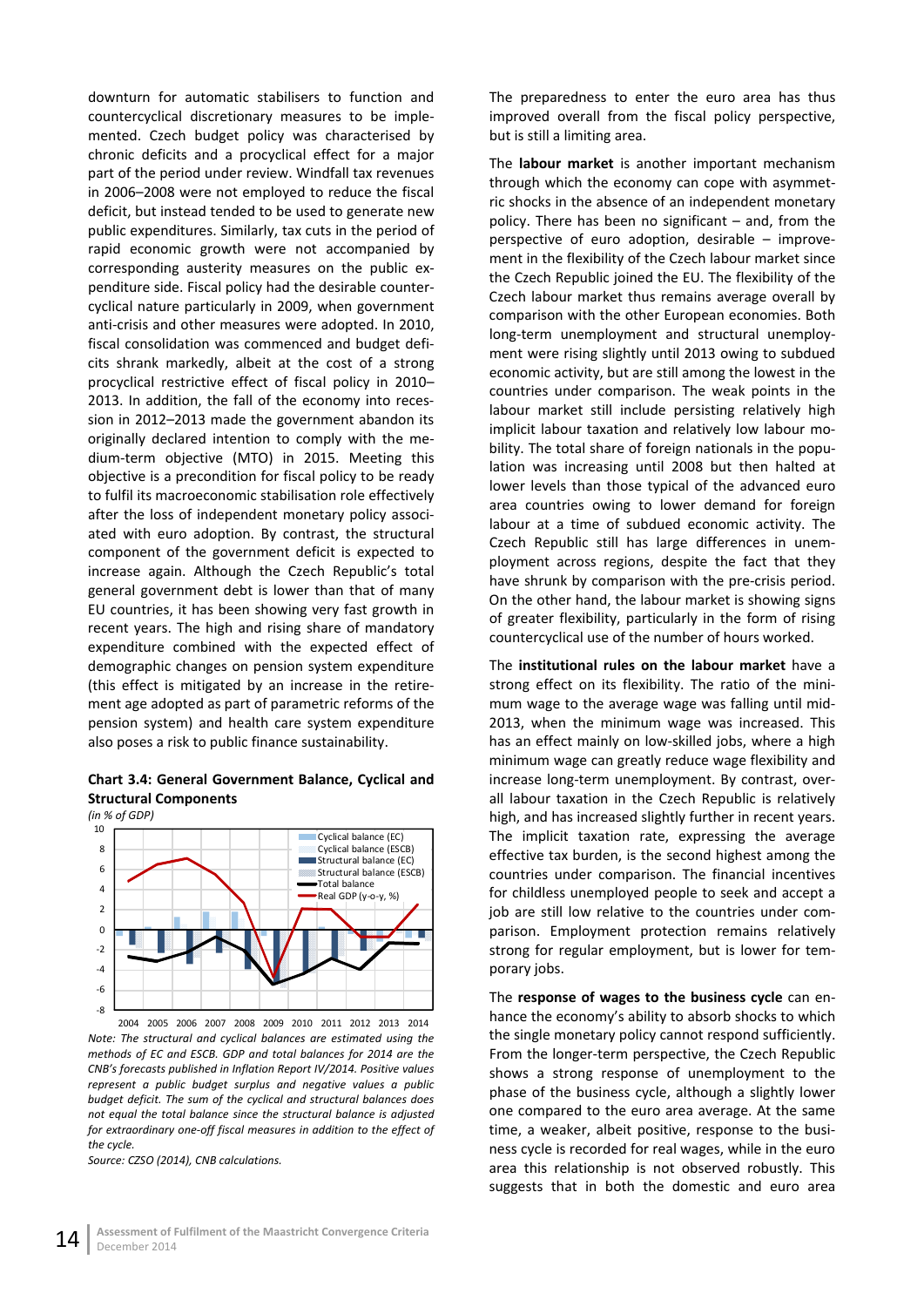economy the labour market absorbed negative shocks through higher unemployment rather than through wage cuts. In recent years, however, the Czech Repub‐ lic has seen labour market adjustment through the aforementioned use of part‐time work, and a decline in real wages has been recorded as well.

In the area of **product market flexibility** the Czech Republic is at a similar level in 2014 as in the previous year. However, the domestic business environment remains in some respects (starting a business in par‐ ticular) more burdened with administrative obstacles than in the other countries under comparison. As far as the conditions for closing a business are concerned, the Czech Republic, along with the other countries under comparison except Hungary, is at a relatively good level in global terms. Although the Czech corpo‐ rate tax rate, as measured by the statutory tax rate, is one of the lowest among the countries monitored, the overall tax burden as measured by implicit taxation of corporations in the Czech Republic is one of the high‐ est.

Stability and effectiveness of the **banking sector** is a necessary condition for the sector to be able to absorb shocks. By contrast, an unsound banking sector can create shocks and propagate them to the real econ‐ omy. It can also cause problems in the fiscal area, especially in the absence of an effective bail‐in

mechanism for involving shareholders and junior bond holders in resolving problems in banks. The Czech banking sector continues to display very good macro‐ prudential indicators. Its high profitability, sufficient capital adequacy, relatively low NPL ratio and limited dependence on other countries rank it among the most stable sectors in the sample of countries under review. The domestic banking sector is therefore not a source of shocks and should be able to absorb fluctua‐ tions emanating from the domestic economy or from abroad.

![](_page_20_Figure_4.jpeg)

![](_page_20_Figure_5.jpeg)

![](_page_20_Figure_6.jpeg)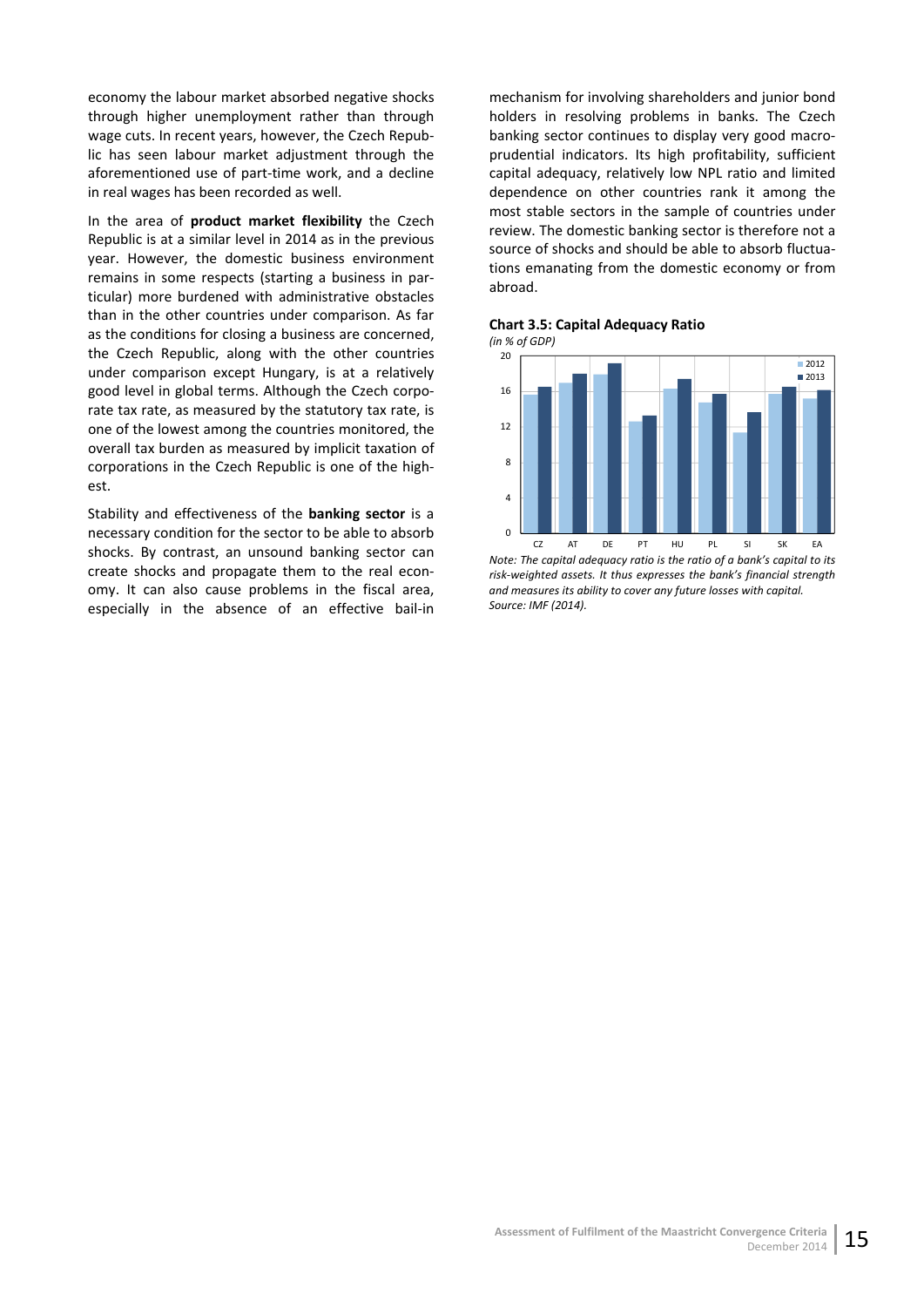# **4 Situation in Euro Area and New Obligations for Accession Countries**

Developments in the euro area in recent years deserve increased attention. On the one hand they are pointing to differences between the countries of the EMU, and on the other hand they are leading to a change in its institutional architecture and therefore significantly altering the costs and benefits of euro adoption.

**Economic alignment of euro area countries** is a basic prerequisite for the EMU to function smoothly. How‐ ever, developments in recent years point to persisting shortcomings in this area. The southern periphery countries hit hardest by the debt crisis continue to record high unemployment, relatively high interest rates and low inflation (or even deflation) compared to the "core" EMU countries. The differences in GDP growth widened the most in 2008–2009 and again in late 2012 and early 2013 as the economies were hit by recession in different periods and to different extents. By contrast, the unemployment rate was initially con‐ verging, but since 2009 has been rising much more strongly in some countries. The financial and economic crisis was also accompanied by rising misalignment in the inflation rate. This misalignment has decreased again in recent years, but inflation convergence in euro area countries at very low average levels cannot be regarded as a positive trend, as it represents a risk to the still fragile economic recovery and complicates the resolution of the debt problems of the southern periphery countries. The risk of the euro area falling into deflation and slipping back into recession has meanwhile increased further. In 2010–2012, very large divergence could be seen for long‐term interest rates, which reflect the different magnitudes of the debt problems across euro area countries. This misalignment has decreased since 2012 thanks to a calming of the market situation and to measures adopted by the ECB. The fiscal criteria laid down in the Treaty on the Functioning of the EU are at present met only by five of the 18 countries (see **Chyba! Nenalezen zdroj od‐ kazů.**).

![](_page_21_Figure_3.jpeg)

**Chart 4.1: Euro Area Fiscal Positions in 2013**

Besides Latvia's accession to the euro area and the approval of Lithuania's accession, developments in the institutional framework of the euro area in 2014 were dominated by steps taken towards the successful launch of the banking union as set out by the European Council in December 2012.6 Preparations continued for the launch of the Single Supervisory Mechanism (SSM) in November 2014. The shape of the Single Resolution Mechanism (SRM) was also agreed. Both mechanisms are [m](#page-21-0)eant primarily for euro area member countries, which have to partici‐ pate under EU law. However, non‐euro area Member States may also join the banking union by entering into "close cooperation" with the ECB.

Also related to the banking union is the direct bank recapitalisation instrument in the European Stability Mechanism (ESM), the form of which was preliminarily agreed on by euro area member countries7 in June 2014. The agreement still has to be endorsed by the national parliaments of the contracting parties whose legal systems require such approval, and by a unani‐ mous decision of the ESM Board of Governo[rs](#page-21-1) (i.e. the euro area ministers of finance).

The ESM is a permanent mechanism designed to safe‐ guard financial stability within the euro area. It has been operating since autumn 2012. Although the Czech Republic may theoretically adopt the euro with‐ out becoming a contracting party to the ESM, euro area members can make their consent to euro adop‐ tion in the Czech Republic conditional on ESM entry. If it joined the ESM, the Czech Republic would have to pay about CZK 51 billion8 into the capital of the ESM within four years of entry. This estimate was calculated by the MF CR on the basis of the ECB's capital subscription key, which is applied in this case. In addi‐ tion, in the event of non‐[re](#page-21-2)payment of loans provided by the ESM or a large decrease in the contracting par‐ ties' solvency, the Czech Republic could be obliged to

<span id="page-21-2"></span><span id="page-21-1"></span><span id="page-21-0"></span>*Source: Eurostat (2014d).*

<sup>&</sup>lt;sup>6</sup> Source: European Council (2012).

 $<sup>7</sup>$  All euro area member countries also became contracting parties to</sup> the ESM at the same time. See also below.

 $8$  The change in the amount compared to the previous Assessment is due chiefly to a different exchange rate (CZK 27.4 to the euro, as against CZK 25), to the inclusion of the effect of Latvia's accession and Lithuania's expected accession to the ESM, and to revised assumptions regarding the specific form of accession (it is now assumed that the ESM's capital will be increased by the Czech Republic's full share of the instead of the capital being reallocated among the existing shareholders as previously assumed).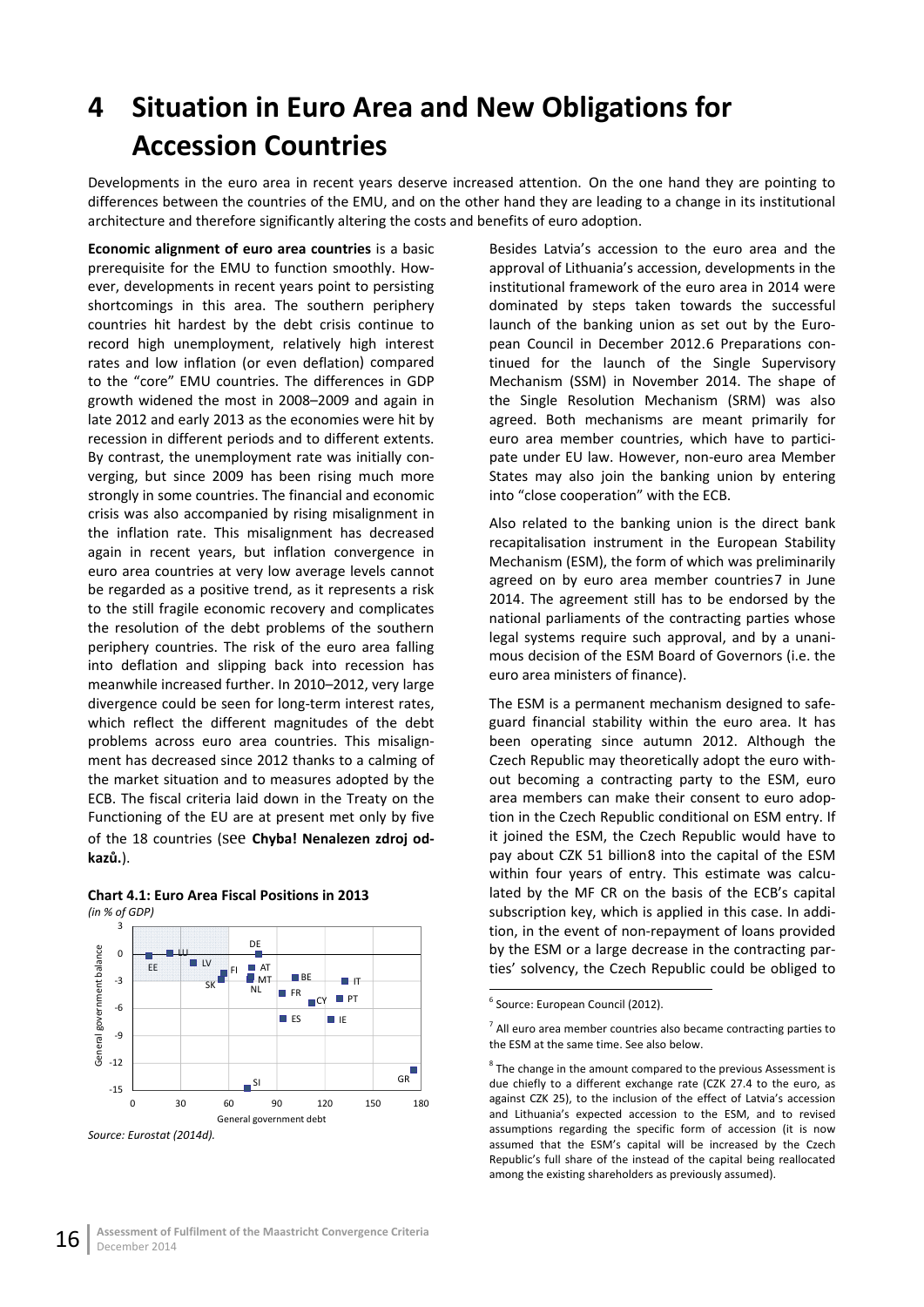provide additional capital to the ESM. Should the ESM's lending capacity be used in full in the future, this contingent liability of the Czech Republic could climb to around CZK 391 billion.9 In view of the cur‐ rent stabilisation/recovery of the euro area econo‐ mies, the ESM's capacity is unlikely to be used in full in the near future (around EUR 49 billion of the ESM's total lending capacity of EUR 5[00](#page-22-0) billion is currently lent or pledged).

#### **Obligations relating to SSM membership: supervisory fees payable by banks**

As from 2015, the ECB will levy supervisory fees on banks in all countries joining the SSM. It will not charge such fees to banks from countries outside the SSM. $^{10}$  The total amount of the fees<sup>11</sup> will be equal to the ECB's costs of supervision.

<span id="page-22-1"></span> $11$  For 2015, these costs are estimated at EUR 260 million. The fee should have two components: a fixed (minimum) component equal to 10% of the ECB's costs of supervision, i.e. around EUR 26 million in 2015, and a variable component, totalling roughly EUR 234 million in 2015, allocated to banks according to their total assets and total risk exposure.

In the event of accession to the SSM and the banking union, the total amount of fees paid to the ECB by liable domestic credit institutions can be estimated at EUR 1.8 million. Therefore, the impact on the banks concerned should not be significant.

#### **Obligations relating to SRM membership: transfer and mutualisation of SRF contributions**

Probably the most important obligation relating to SRM participation is the transfer of contributions col‐ lected by participating Member States from their banks for the purposes of bank resolution<sup>12</sup> to the Single Resolution Fund (SRF). These contributions will be made available – at first only in part, but later fully – for bank resolution in other participating Member States by being transferred from the "nati[ona](#page-22-2)l com‐ partments". However, the other participating Member States will only be able to use these contributions once the troubled bank has been recapitalised from internal sources (by involving shareholders and credi‐ tors in a bail‐in) and those Member States have used up a specified proportion of the contributions col‐ lected from banks in their territories. At the same time, it must be stressed that a participating Member State that makes the contributions collected in its territory available will reciprocally gain access to the contributions collected from banks in other participat‐ ing Member States.

#### <span id="page-22-2"></span>**Chart 4.2: Scheme of the Banking Union**

![](_page_22_Figure_11.jpeg)

*Source: CNB.*

At the end of a transitional period the national com‐ partments will cease to exist and the SRF funds will become indivisible. At that moment, the total SRF funds should correspond to 1% of the insured deposits of the participating Member States. The transitional period for euro area countries and other EU Member States that decide to join the banking union by 2015 should start on 1 January 2016 and last eight years (or a maximum of twelve years).

<span id="page-22-3"></span>The commitment to transfer contributions collected from banks to the SRF and make them available to other participating Member States is laid down not in EU law, but in an Intergovernmental Agreement (IGA). The IGA stands outside EU law but is materially linked

to it and may only be interpreted in a manner com‐ patible with it. $^{13}$  The Czech Republic signed the Agreement on the transfer and mutualisation of contributions to the Single Resolution Fund in May 2014. If the Czech Republic ratifies it, its provisions will start to apply [to](#page-22-3) the Czech Republic from the moment of euro area entry, or banking union entry should the Czech Republic decide to enter the banking union before adopting the euro.

<sup>&</sup>lt;sup>9</sup> See [the](#page-22-1) previous footnote.

<span id="page-22-0"></span> $10$  The calculation of the annual supervisory fee does not take into account subsidiaries established in non‐participating Member States. In this regard, and in order to determine the relevant fee factors for a fee‐paying group of entities, the group should provide sub‐consolidated data for all subsidiaries and operations controlled by the parent undertaking in participating Member States. See Article 10(3)(c) of the ECB regulation on supervisory fees of 22 October 2014.

 $12$  The obligation of all EU Member States to collect similar contributions is stipulated in a directive of the European Parliament and of the Council on "recovery and resolution" in the financial sector (2014/59/EU).

<sup>&</sup>lt;sup>13</sup> In addition, the parties to the IGA agreed that the necessary steps will be taken to incorporate the content of the IGA into the EU legal framework within ten years of the date of entry into force of the IGA.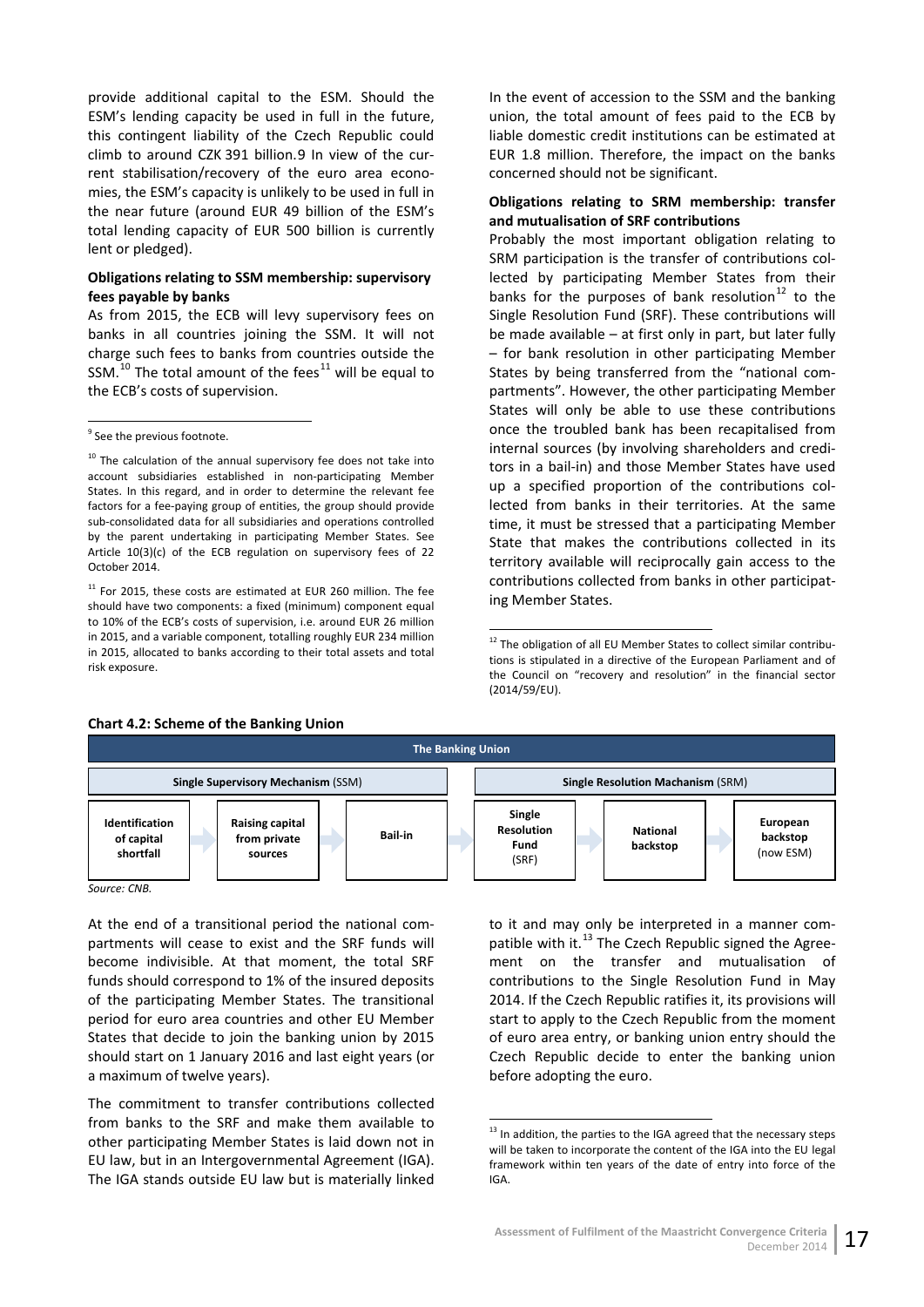Under the IGA, the Czech Republic would have to pay about CZK 17.3 billion at the end of the transitional period in the event of joining the SRM. This estimate is derived from the current amount of insured deposits at the national level. Taking into the expected increase in such deposits over ten years (the period required to reach the target level of the national resolution fund), the amount would be CZK 25 billion. However, the actual level of the Czech Republic's SRF contribution would differ from these amounts, because the amount of insured deposits at the European level, or more precisely at the level of the participating Member States, will be decisive for the SRF target level. In line with the above, and on equal terms, the Czech Repub‐ lic would also have access to the contributions of the other participating Member States upon the payment of its contribution. If only euro area countries were to participate, the target capacity of the SRF would total around EUR 55 billion.

Given the total assets of the euro area banking sector (EUR 30 trillion in 2013), however, even the aggregate financial capacity of the SRF together with the planned instrument of direct recapitalisation of banks from the ESM would not necessarily be enough to solve any major problems in the banking sector. On the other hand, the bail‐in tool should help significantly reduce the potential demand for funds from the SRF and the ESM.

#### **Potential costs relating to the Macroeconomic Imbal‐ ance Procedure**

Further expenses in the form of financial penalties could apply to the Czech Republic after it joins the euro area if a macroeconomic imbalance $14$  is identified and the Czech Republic fails to prove that it has made sufficient efforts to eliminate it. The 2014 Alert Mech‐ anism Report (AMR) stated that the indicative thresh‐ old for the net international investment [p](#page-23-0)osition had been exceeded in 2013. In line with the AMR 2012– 2014 conclusions, however, the Czech Republic was not subjected to an in‐depth review as part of the surveillance of macroeconomic imbalances.

#### **Outlook**

The uncertainty regarding the future economic policy and institutional architecture of the euro area has decreased in recent years, but some questions remain. At its June 2014 summit, the European Council ap‐ proved strategic priorities for the next five years. These include stronger euro area governance and stronger economic policy coordination, convergence and solidarity. In addition to the standpoints of the Member States, much will naturally depend on the positions of the newly elected European Parliament and the new European Commission. The new Presi‐ dent of the European Council and of the Euro Summit will undoubtedly also attempt to influence the future course of economic integration.

<span id="page-23-0"></span> <sup>14</sup> The Macroeconomic Imbalance Procedure (MIP) was introduced in 2011 as part of the "Six‐pack". Since 2012 the MIP has been part of the European semester and has also been included in the Conver‐ gence Reports prepared by the European Commission and the European Central Bank.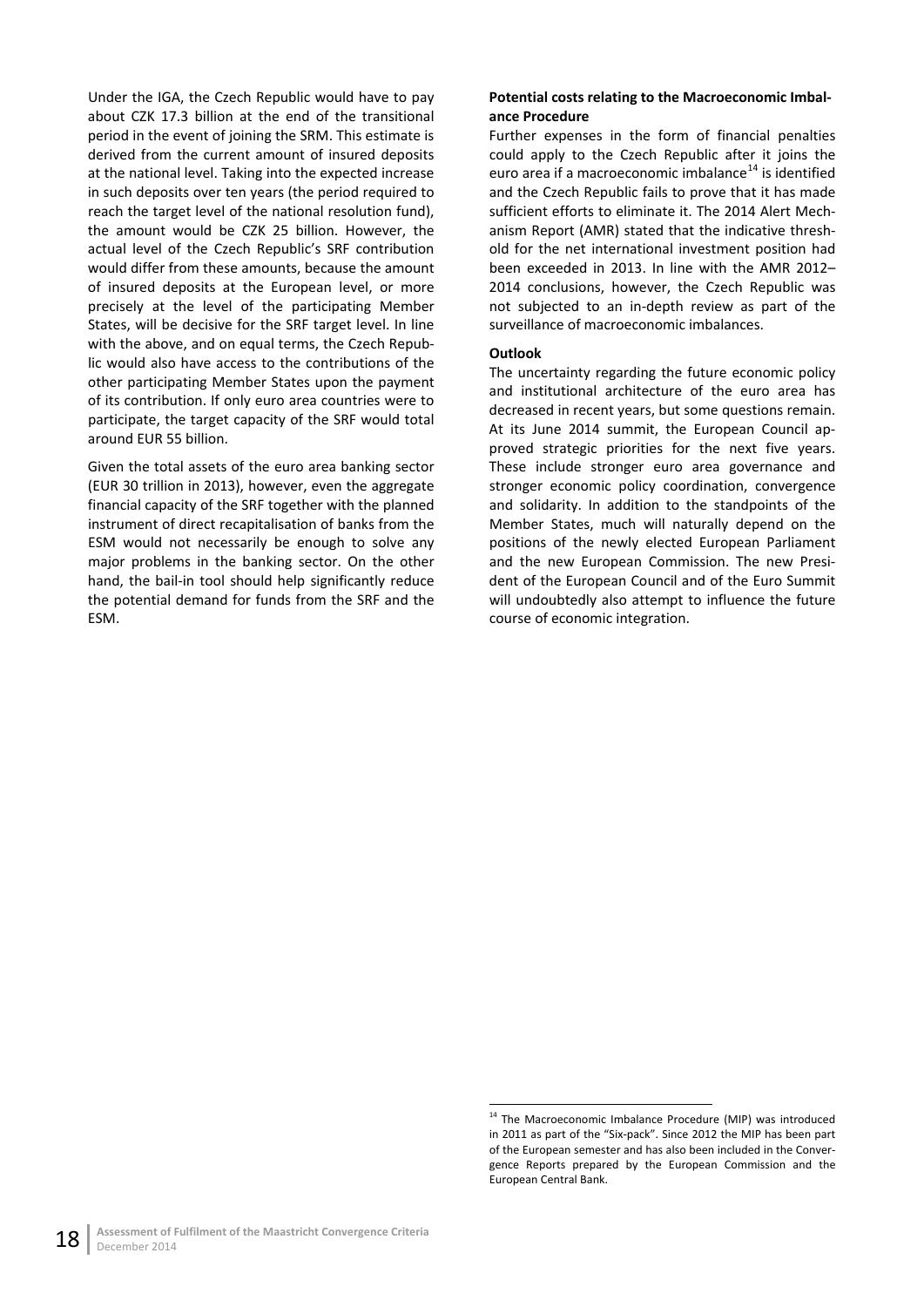# **References**

- <span id="page-24-0"></span>CNB (2013): Assessment of the Fulfilment of the Maastricht Convergence Criteria and the Degree of Economic Alignment of the Czech Republic with the Euro Area. Prague, Czech National Bank, December 2013 [cit. 22.10.2014], <http://www.cnb.cz/en/monetary\_policy/strategic\_documents/emu\_accession.html>.
- CNB (2014a): Central bank exchange rate fixing. Prague, Czech National Bank, October 2014 [cit. 22.10.2014], <http://www.cnb.cz/en/financial\_markets/foreign\_exchange\_market/exchange\_rate\_fixing/daily.jsp>.
- CNB (2014b): Convergence criteria. Prague, Czech National Bank, October 2014 [cit. 22.10.2014] <http://www.cnb.cz/en/about\_cnb/international\_relations/cr\_eu\_integration/eu\_integrace\_04.html>.
- CZSO (2014): Main aggregates of the general government sector. Prague, Czech Statistical Office, October 2014 [cit. 22.10.2014] <http://apl.czso.cz/pll/rocenka/rocenkavyber.gov\_a?mylang=EN>.
- ECB (2003): Act concerning the conditions of accession of the Czech Republic, the Republic of Estonia, the Republic of Cyprus, the Republic of Latvia, the Republic of Lithuania, the Republic of Hungary, the Republic of Malta, the Republic of Poland, the Republic of Slovenia and the Slovak Republic and the adjustments to the Treaties on which the European Union is founded Frankfurt am Main, European Central Bank, September 2003 [cit. 22.10.2014], <https://www.ecb.europa.eu/ecb/legal/1341/1342/html/index.en.html>.
- ECB (2004): Progress Towards Convergence. Frankfurt am Main, European Central Bank, November 2004 [cit. 22.10.2014], <http://www.ecb.europa.eu/pub/convergence/html/index.en.html>.
- ECB (2014a): Convergence Report 2014. Frankfurt am Main, European Central Bank, June 2014 [cit. 22.10.2014], <http://www.ecb.europa.eu/pub/convergence/html/index.en.html>.
- ECB (2014b): Regulation (EU) No [1163/2014](http://www.ecb.europa.eu/pub/convergence/html/index.en.html) of the European Central Bank of 22 October 2014 on supervisory fees. Official Journal L 311, 31 October 2014 <http://eur‐lex.europa.eu/homepage.html; E[LX\\_SESSIONID=QxyGJHMftfr0M1h3Fh04hL1323yBqykWShq9dJ0jSQ](http://www.ecb.europa.eu/pub/convergence/html/index.en.html)JvKfmV1Cvq!677245744?locale=cs>.
- EC (2012a): Alert Mechanism Report 2012. Brussels, European Commission, 14. 2. 2012 [cit. 5.11.2014], <http://eurlex.europa.eu/legal-content/EN/TXT/PDF/?uri=CELEX:52012DC0068&from=EN>.
- EC (2012b): Alert Mechanism Report 2013. Brussels, European Commission, 28. 11. 2012 [cit. 5.11.2014], <http://eur‐ lex.europa.eu/legal‐content/EN/TXT/PDF/?uri=CELEX:52012DC0751&from=EN>.
- EC (2014a): Alert Mechanism Report 2014. Brussels, European Commission, 13. 11. 2013 [cit. 5.11.2014], <http://ec.europa.eu/europe2020/pdf/2014/amr2014\_en.pdf>.
- EC (2014b): Convergence Report 2014. Brussels, European Commission, June 2014 [cit. 22.10.2014], <http://ec.europa.eu/economy\_finance/publications/european\_economy/2014/ee4\_en.htm>.
- Eurostat (2014a): EMU Harmonised Index of Consumer Prices. Luxembourg, Eurostat, October 2014 [cit.22.10.2014], <http://appsso.eurostat.ec.europa.eu/nui/show.do?dataset=prc\_hicp\_mv12r&lang=en>.
- Eurostat (2014b): EMU Convergence Criterion Series Monthly Data. Luxembourg, Eurostat, October 2014 [cit. 22.10.2014], <http://appsso.eurostat.ec.europa.eu/nui/show.do?dataset=irt\_lt\_mcby\_m&lang=en>.
- Eurostat (2014c): GDP per capita, consumption per capita and price level indices. Luxembourg, Eurostat, October 2014 [cit.22.10.2014],<http://epp.eurostat.ec.europa.eu/statistics\_explained/index.php/GDP\_per\_capita,\_consumpt ion\_per\_capita\_and\_price\_level\_indices>.
- Eurostat (2014d): Government deficit and debt. Luxembourg, Eurostat, October 2014 [cit. 22.10.2014], <http://epp.eurostat.ec.europa.eu/portal/page/portal/government\_finance\_statistics/data/main\_tables>.
- Eurostat (2014f): Member States (EU28) trade by BEC product group since 1999. Luxembourg, Eurostat, October 2014 [cit. 22.10.2014], <http://appsso.eurostat.ec.europa.eu/nui/show.do?dataset=ext\_st\_28msbec&lang=en>.
- Eurostat (2014g): Real GDP growth rate. Luxembourg, Eurostat, October 2014 [cit. 22.10.2014], <http://epp.eurostat.ec.europa.eu/statistics\_explained/index.php/GDP\_per\_capita,\_consumption\_per\_capita and\_price\_level\_indices>.
- European Council (2012): European Council conclusions, 13/14 December 2012, EUCO 205/12, 14 December 2012, <http://www.european‐council.europa.eu/council‐meetings/conclusions.aspx?lang=en>.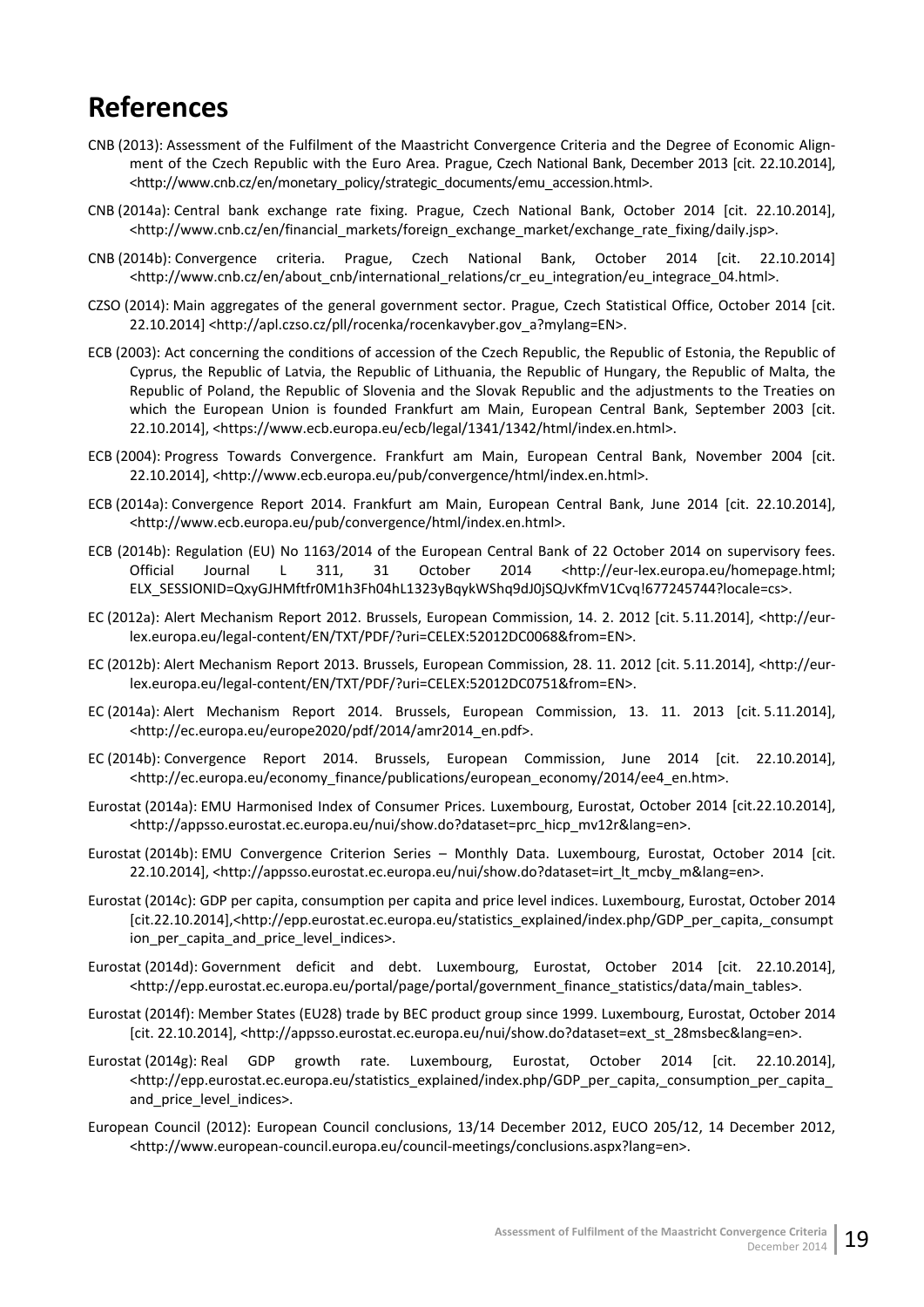- Treaty on European Union and the Treaty on the Functioning of the European Union, Official Journal of the EU, 26 October 2012, pp. 1-390 <http://eur-lex.europa.eu/homepage.html;ELX\_SESSIONID= QxyGJHMftfr0M1h3Fh04hL1323yBqykWShq9dJ0jSQJvKfmV1Cvq!677245744?locale=cs>.
- IMF (2014): Bank Regulatory Capital to Risk‐Weighted Assets. Washington, International Monetary Fund, October 2014 [cit. 22.10.2014], <http://fsi.imf.org/docs/GFSR/GFSR‐FSITables‐October2014.xlsx>.
- MF CR (2007): The Czech Republic's Updated Euro‐area Accession Strategy ‐ 2007. Prague, Ministry of Finance of the Czech Republic, August 2007 [cit. 2014‐10‐22], <http://www.mfcr.cz/en/themes/euro‐area‐accession‐ strategy/accesion‐strategy>.
- MF CR (2013): Assessment of the Fulfilment of the Maastricht Convergence Criteria and the Degree of Economic Alignment of the Czech Republic with the Euro Area (2013). Prague, Ministry of Finance of the Czech Republic, December 2013 [cit. 2014-10-22], <http://www.mfcr.cz/en/statistics/fulfilment-of-the-maastrichtcriteria/2013/assessment‐of‐the‐fulfilment‐of‐the‐maas‐15688>.
- MF CR (2014b): Fiscal Outlook of the Czech Republic (November 2014). Prague, Ministry of Finance of the Czech Re‐ public, November 2014 [cit. 28.11.2014], <http://www.mfcr.cz/en/statistics/fiscal-outlook/2014/fiscal-outlookczech‐republic‐november‐2014‐19776>.
- MF CR (2014c): Convergence Programme of the Czech Republic (April 2014). Prague, Ministry of Finance of the Czech Republic, April 2014 [cit. 22.10.2014], <http://www.mfcr.cz/en/statistics/convergence‐programme/2014/ convergence‐programme‐cr‐04‐2014‐17778>.
- MF CR (2014d): Macroeconomic Forecast of the Czech Republic (October 2014). Prague, Ministry of Finance of the Czech Republic, October 2014 [cit. 5.11.2014], <http://www.mfcr.cz/en/statistics/macroeconomic‐forecast>.
- Protocol No. 4 of the Treaty on the Functioning of the European Union: on the Statute of the European System of Central Banks and the European Central Bank, Official Journal of the EU C 326, 26 October 2012, p. 211 <http://eurlex.europa.eu/homepage.html;ELX\_SESSIONID=QxyGJHMftfr0M1h3Fh04hL1323yBqykWShq9dJ0jSQ JvKfmV1Cvq!677245744?locale=cs>
- Protocol No. 12 of the Treaty on the Functioning of the European Union: on the Excessive Deficit Procedure, Official Journal, C 326, 26 October 2012, p. 211 <http://eur‐ lex.europa.eu/homepage.html;ELX\_SESSIONID=QxyGJHMftfr0M1h3Fh04hL1323yBqykWShq9dJ0jSQJvKfmV1Cv q!677245744?locale=cs>
- Protocol No. 13 of the Treaty on the Functioning of the European Union: on the Convergence Criteria, Official Journal C 326, 26 October 2012, p. 211<http://eur‐ lex.europa.eu/homepage.html;ELX\_SESSIONID=QxyGJHMftfr0M1h3Fh04hL1323yBqykWShq9dJ0jSQJvKfmV1Cv q!677245744?locale=cs>
- Directive 2014/59/EU of the European Parliament and of the Council of 15 May 2014 establishing a framework for the recovery and resolution of credit institutions and investment firms and amending Council Directive 82/891/EEC, and Directives 2001/24/EC, 2002/47/EC, 2004/25/EC, 2005/56/EC, 2007/36/EC, 2011/35/EU, 2012/30/EU and 2013/36/EU, and Regulations (EU) No 1093/2010 and (EU) No 648/2012, of the European Parliament and of the Council Text with EEA relevance, Official Journal L 173, 12 June 2014, p. 190‐348 <http://eur‐ lex.europa.eu/homepage.html;ELX\_SESSIONID=QxyGJHMftfr0M1h3Fh04hL1323yBqykWShq9dJ0jSQJvKfmV1Cv q!677245744?locale=cs>.